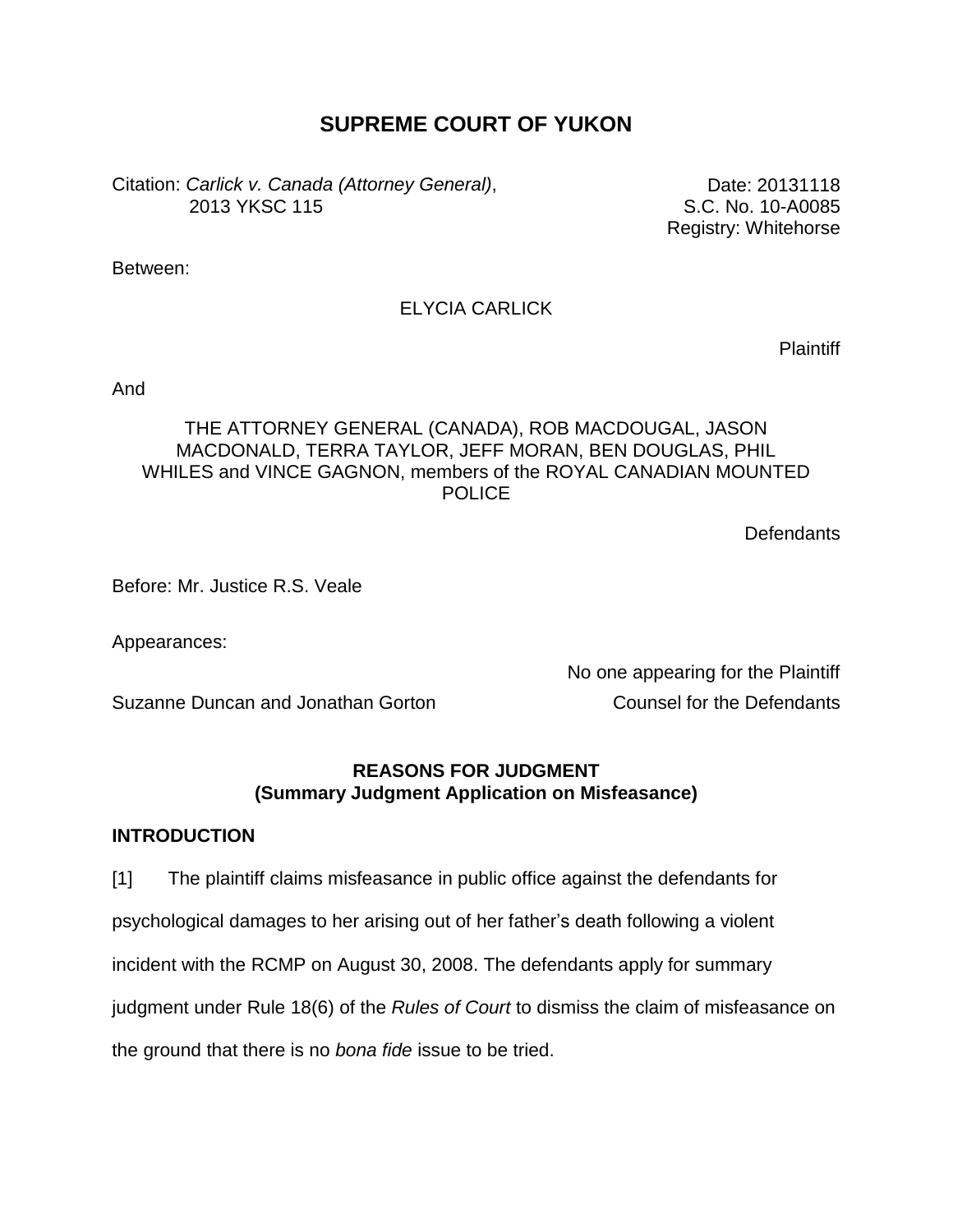[2] In *Carlick v. Canada (Attorney General)*, 2012 YKSC 92, I dismissed the plaintiff's claim under the *Fatal Accidents Act*, R.S.Y. 2002, c. 86, as the action was commenced after the one-year limitation period and the discoverability principle did not assist the plaintiff. Claims under s. 2(1) of the *Fatal Accidents Act* are based upon deaths caused by wrongful acts, neglect or default.

[3] Counsel for the plaintiff amended the Statement of Claim on March 1, 2012, to add the plaintiff, in addition to her father, as the subject of the misfeasance claim which was not addressed in the previous summary judgment application.

[4] In the spring of 2013, counsel for the defendants indicated he would bring this summary judgment application to dismiss the misfeasance claim or alternatively apply to have the misfeasance claim struck out under Rule 20(26) as disclosing no reasonable claim.

[5] By Case Management Order dated May 1, 2013, the applications were set down for hearing on October 17 and 18, 2013.

[6] On October 1, 2013, counsel for the plaintiff advised her client of her intention to withdraw as lawyer. On October 2, 2013, counsel for the plaintiff filed a Notice of Intention to Withdraw as lawyer and advised counsel for the defendants that she intended to withdraw as lawyer of record.

[7] On October 10, 2013, counsel for the plaintiff filed a Notice of Withdrawal of Lawyer indicating the last known address of the plaintiff.

[8] On October 10, 2013, counsel for the defendants wrote a letter to the plaintiff, emailed on October 11, 2013, indicating that her claim could be dismissed at the hearing on October 17, 2013. He also requested she contact him if she was unable to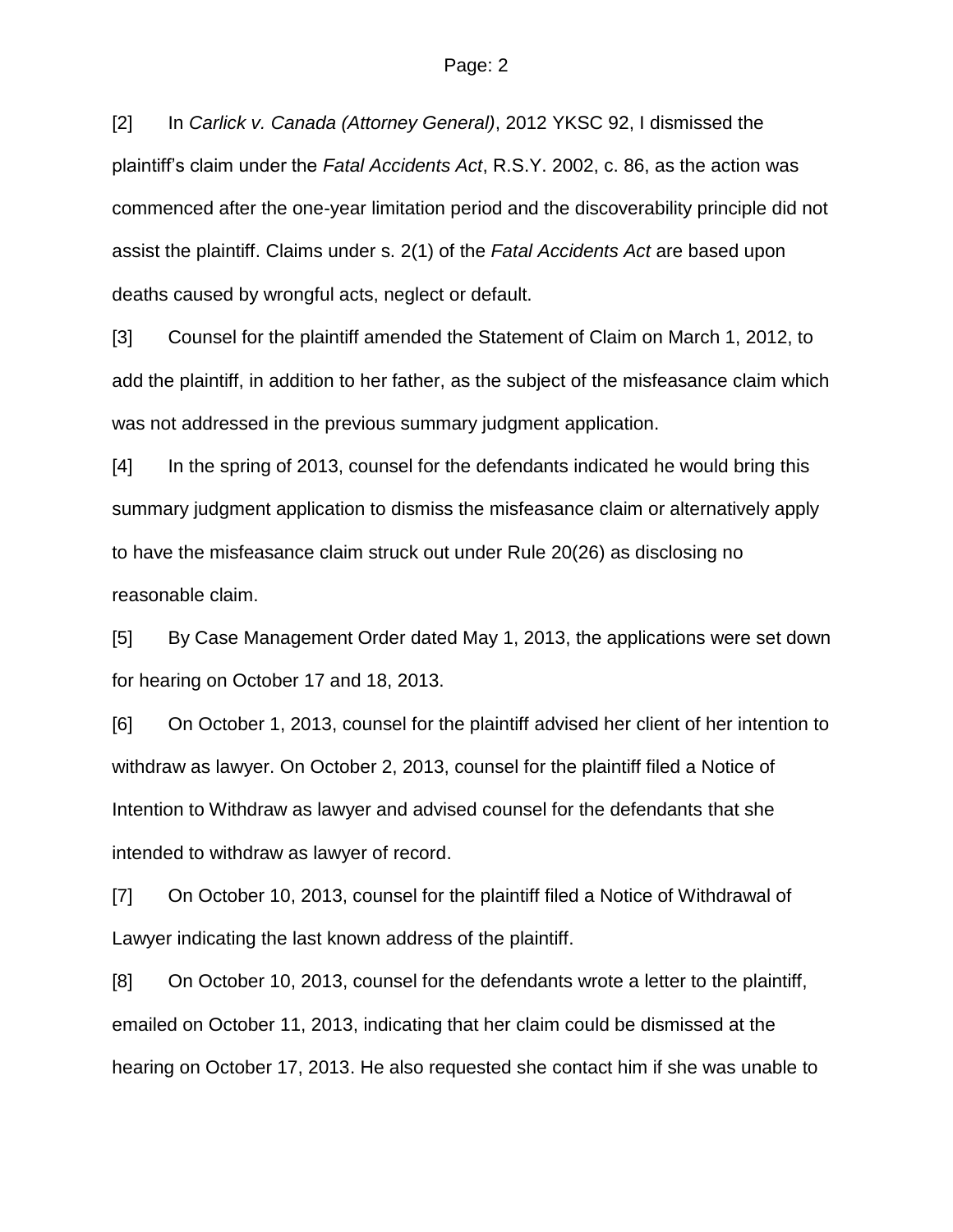attend or needed more time to prepare. Counsel for the defendants advised the Court that Ms. Carlick did not contact him.

[9] Ms. Carlick did not appear on October 17, 2013.

[10] Counsel for the defendants was permitted to proceed and did so on the summary judgment application only. The application proceeded on the affidavit evidence of the defendants, most of which was presented to a Coroner's Inquest held September 14 – 18, 2009. Counsel for the plaintiff had received the Coroner's brief and had participated in the Inquest proceeding.

[11] The plaintiff has not presented any evidence in response to the evidence presented by the defendants in this summary judgment application. However, former counsel for the plaintiff filed an expert opinion by Dr. Butt, a forensic pathologist, which may be relevant to this application.

[12] In order to establish misfeasance in public office, the plaintiff must establish, on the balance of probabilities, that the defendants:

- 1. deliberately and intentionally engaged in unlawful conduct as police officers; and
- 2. did so knowing that it was unlawful and that it would likely cause harm to Ms. Carlick.

### **The Pleadings**

[13] Grant Edwin McLeod died on August 30, 2008, after a violent altercation with RCMP officers who were attempting to take him into custody pursuant to the *Mental Health Act*, R.S.Y. 2002, c. 150.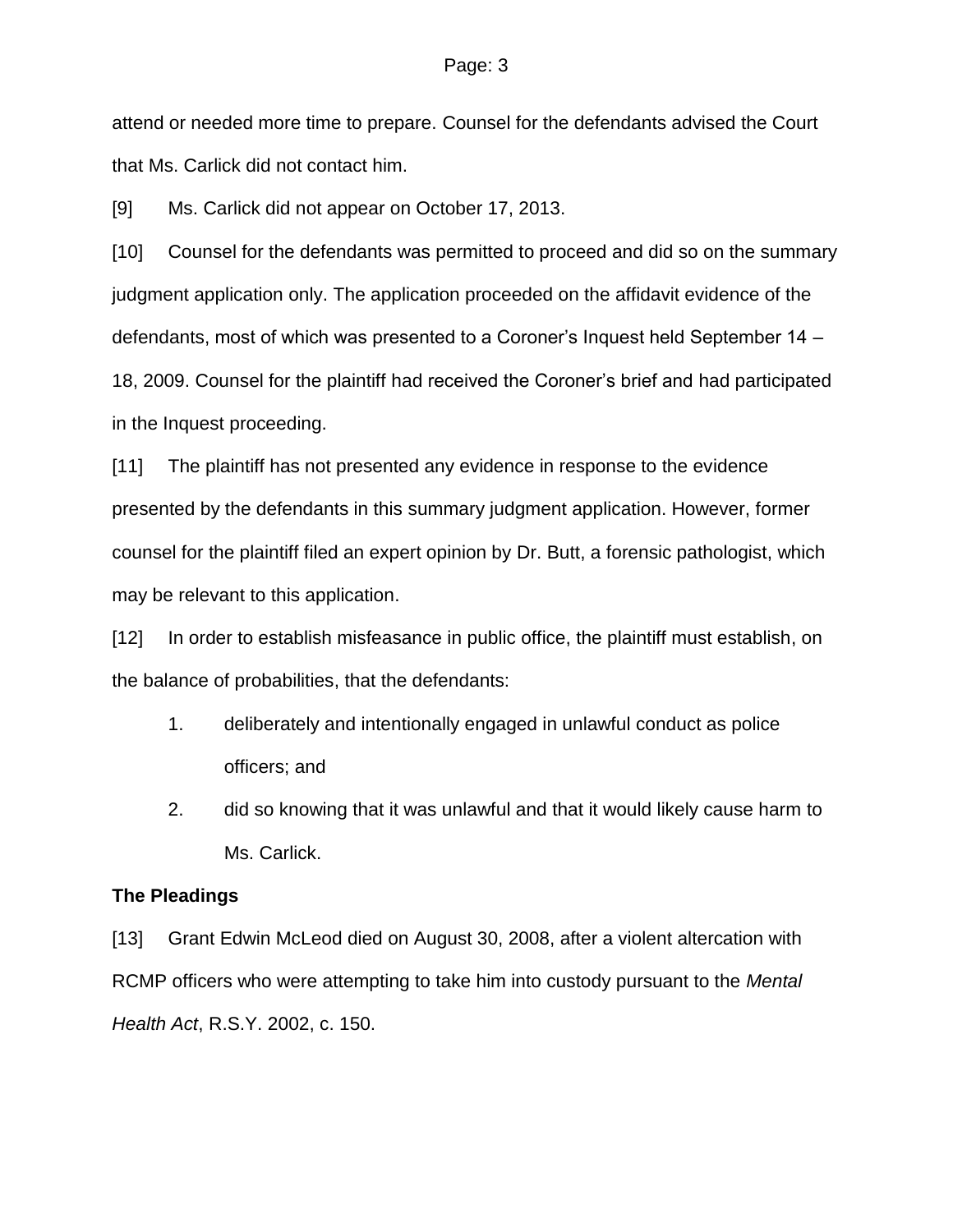[14] Ms. Carlick is the daughter of Mr. McLeod. The RCMP informed her of her

father's death on September 1, 2008.

[15] The Amended Statement of Claim, filed March 1, 2012, states the following:

4. On August 30, 2008, McLeod was taken into custody by the Defendants RCMP members at the Chilkoot Inn, Fourth Avenue, Whitehorse, pursuant to the *Mental Health Act* (the "Arrest"). The Defendants RCMP members restrained McLeod inappropriately with excessive and deadly force under the circumstance, strangled him and failed to provide timely first aid care and failed to summon timely medical care (the "conduct").

…

5. McLeod died during the arrest due to excessive and deadly force applied by the Defendants RCMP members and failure of the said Defendants to provide first aid care to McLeod after applying excessive and deadly force to him.

6. The Defendants RCMP members displayed mob behavior during the Arrest due to lack of policy, procedure and training, alternatively failed to follow policy and procedure when making the Arrest pursuant to the *Mental Health Act*.

7. The Defendants RCMP members owed a duty of care to McLeod, as well as to the Plaintiff, to keep him safe and protect his well-being during the Arrest, but they breached that duty of care.

8. The lack of policy, procedure and training resulted in conduct by RCMP members that breached the duty of care to McLeod, as well as to the Plaintiff, alternatively, the Defendants RCMP members did not follow policy and procedure during the Arrest and therefore the Arrest resulted in conduct by RCMP members that breached the duty of care owed to McLeod, as well as to the Plaintiff.

9. The Defendants RCMP members had a duty of care to McLeod, as well as to the Plaintiff, during the Arrest and breached that duty of care through intentionally negligent, grossly negligent, deliberate indifferent, reckless and bad faith conduct.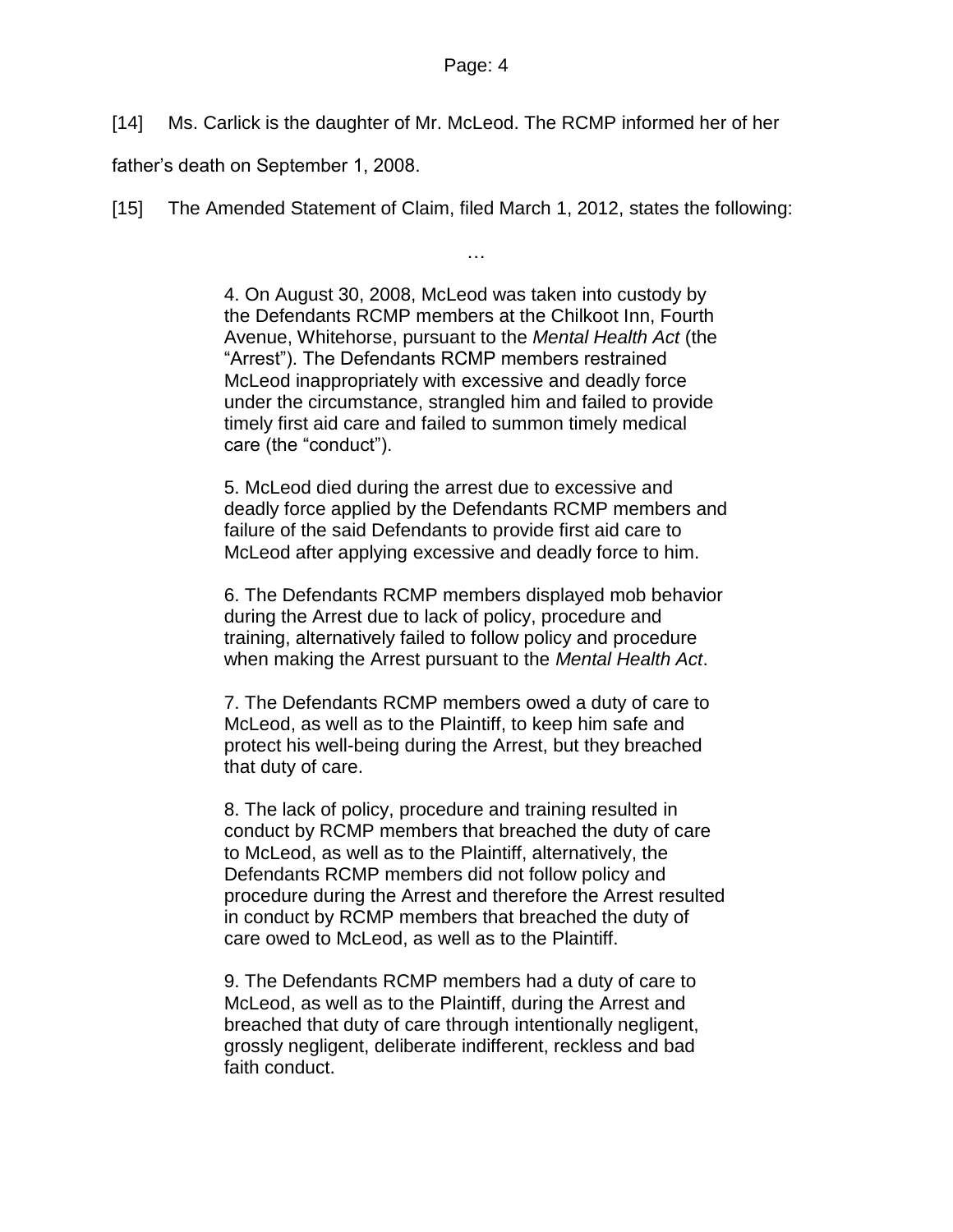10. The conduct of the RCMP members was deliberate and unlawful; they were aware that their conduct was unlawful and likely to injure the Plaintiff (the "misfeasance").

11. The Defendants owed a duty of care to the Plaintiff to keep McLeod safe, to grant McLeod his Charter Rights and to protect McLeod pursuant to the relevant United Nation Principles and breached that duty of care.

12. The Plaintiff pleads the relevant provisions of the *Fatal Accidents Act*, R.S.Y., 2002, Chapter 86.

13. The Plaintiff suffered damages and continues to suffer damages due to the Defendants' conduct, misfeasance and breach of duty of care to McLeod during the Arrest and breach of duty of care to her;

 13.1 she suffered psychological injury, and continues to suffer psychological injury;

 13.2 she incurred expenditures and continues to incur expenditures for treatment of her psychological injury;

 13.3 she lost the companionship and affection of her father; and

13.4 any further damage to be added by Plaintiff's lawyer.

…

## **The Evidence of the Defendants**

[16] Counsel for the defendants submits that the following facts were established from

the transcript of direct evidence and cross-examination of witnesses testifying at the

Coroner's Inquest.

## *The Decision to Take McLeod into Custody*

[17] At 6:58 a.m. on August 30, 2008, the Whitehorse RCMP Detachment received a

911 emergency telephone call from Josephine Smith ("Smith"), a front desk clerk at the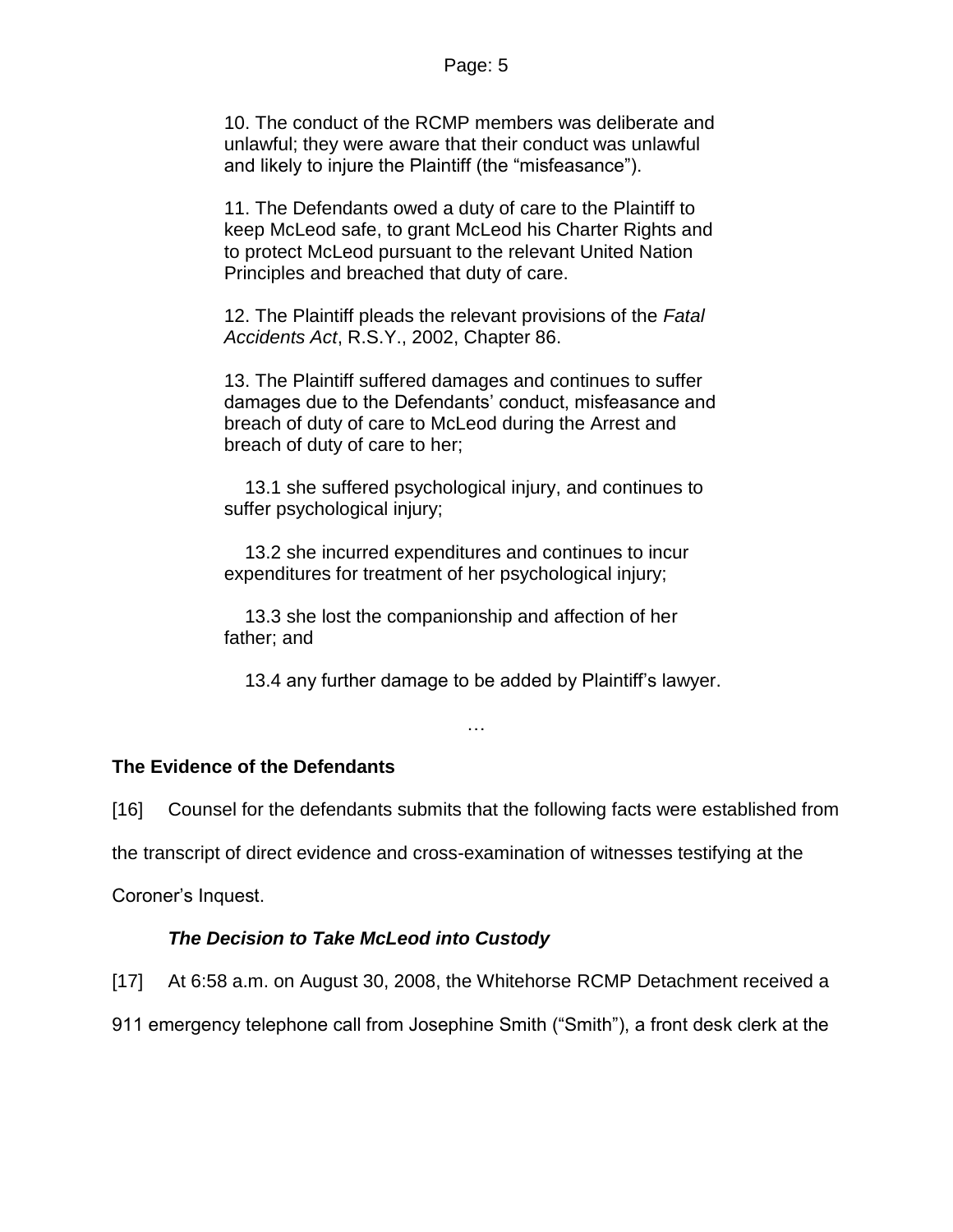Chilkoot Inn. Smith requested immediate police assistance as she was afraid of a large

man in the lobby staggering around, who appeared to have a needle in his hand.

[18] At 7:03 a.m., Constables Jason MacDonald ("MacDonald") and Terra Taylor

("Taylor") responded to Smith's request for assistance.

[19] Prior to their arrival on scene, the RCMP Operational Communications Centre

("OCC") advised MacDonald and Taylor of the following:

We have an unknown male, large male, staggering around the lobby of the Chilkoot, the night clerk is on the phone and he has a needle in his hand. She's very wary of her safety and not too sure what this gentleman is planning on doing.

The night clerk doesn't know who this person is but she has been told not to approach him. He has been there before.

[20] Arriving at the Chilkoot Inn, MacDonald and Taylor found Smith hiding behind

locked shutters at the front desk. Smith identified a man, later identified as McLeod, as

the subject of her complaint. MacDonald and Taylor had no previous experience with

McLeod. He presented as a large male, approximately 6'2" or 6'3", who was

dishevelled, rubbing his hair, bobbing his head, wearing only one shoe, and bleeding

from his bare foot.

[21] MacDonald identified himself as a police officer and asked McLeod to speak to

him. McLeod did not respond to MacDonald's request and instead proceeded upstairs

to the second floor of the Chilkoot Inn. MacDonald and Taylor followed him up the

stairs.

[22] At 7:04 a.m., MacDonald radioed the OCC requesting the assistance of another police officer.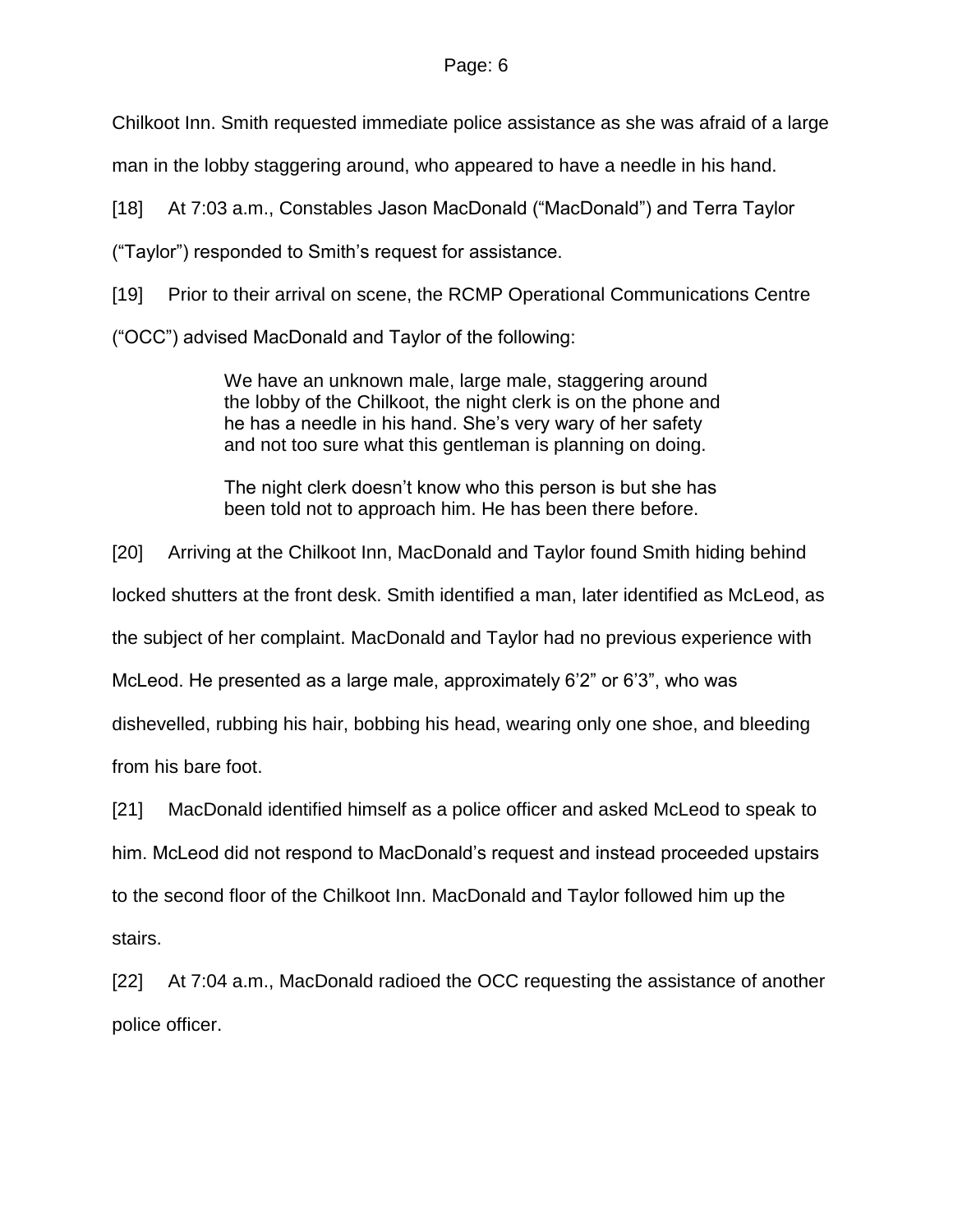[23] MacDonald and Taylor located McLeod in a narrow hallway on the second floor. MacDonald again identified himself as a police officer and asked McLeod to stop and speak with them. McLeod did not respond or acknowledge MacDonald's request.

[24] McLeod walked to the end of the hallway on the second floor, opened the emergency exit door, looked outside, turned around and began walking back towards MacDonald and Taylor. He continued to rub his hair and bob his head up and down. He looked right through the officers, had a "thousand yard stare", muttered words to the effect of "the Father, Son and Holy Ghost", and appeared to grimace as though he was in pain.

[25] MacDonald and Taylor concluded there were grounds for taking McLeod into custody under the *Mental Health Act*. Their conclusion was based on a number of considerations, including the following;

- a) McLeod exhibited abnormal, erratic and non-responsive behaviour; he was wearing only one shoe; was bleeding; appeared disoriented, and confused; and
- b) Smith's fear of McLeod; reports he was waving a needle; he was in the hallway of a hotel full of guests; the possibility of harm to himself, and to others.

### *Taking McLeod into Custody*

[26] MacDonald advised McLeod that he was under arrest under the *Mental Health Act*. McLeod replied "No" in a low voice. MacDonald initiated the taking into custody by taking hold of McLeod's wrist.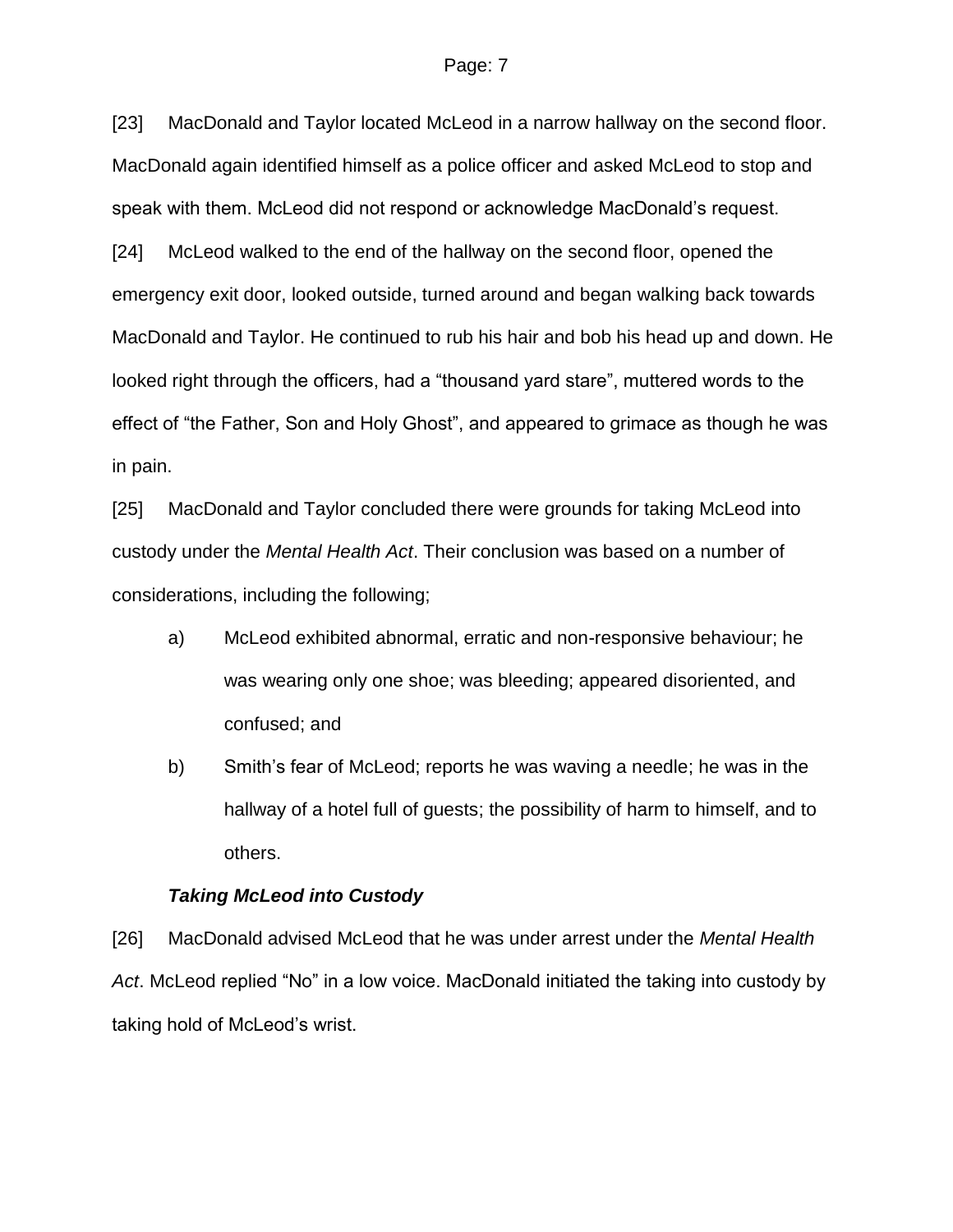[27] McLeod actively resisted. MacDonald asked Taylor to place handcuffs on McLeod. She was unable to do so. As McLeod attempted to push past the officers, all three individuals fell to the floor of the narrow hallway. MacDonald became pinned between McLeod, the wall and the floor. He struggled to control McLeod's right arm as McLeod continued to resist. MacDonald believed he was not able to access any of the tools on his duty belt.

[28] During the struggle, MacDonald was able to radio the Whitehorse Detachment, calling out the "10-33" code three times. The "10-33" code is a rarely used emergency code which means officers in distress/need assistance. It is the highest level of a request for backup that an officer can make. The two officers were not in control of the situation.

[29] Taylor could not see MacDonald after they were on the floor. She was unaware of his well-being and felt he was unable to assist her in controlling McLeod. She attempted various techniques to gain control of McLeod, but he continued to resist, attempting to bite her and pull her handcuffs underneath him. Taylor felt she could not use OC spray or her baton in the confines of the narrow hallway.

[30] As Taylor attempted to control McLeod, he repeatedly tried to throw her from her position on top of him. Taylor's body was thrown into the wall and her head struck the floor a number of times. At one point, Taylor's head became wedged between McLeod and the door jam of one of the hotel room doors. She felt extreme pressure against her head and feared McLeod might break her neck. During the struggle, both Taylor and MacDonald feared that they would be overpowered by McLeod, who was showing significant strength in resisting them.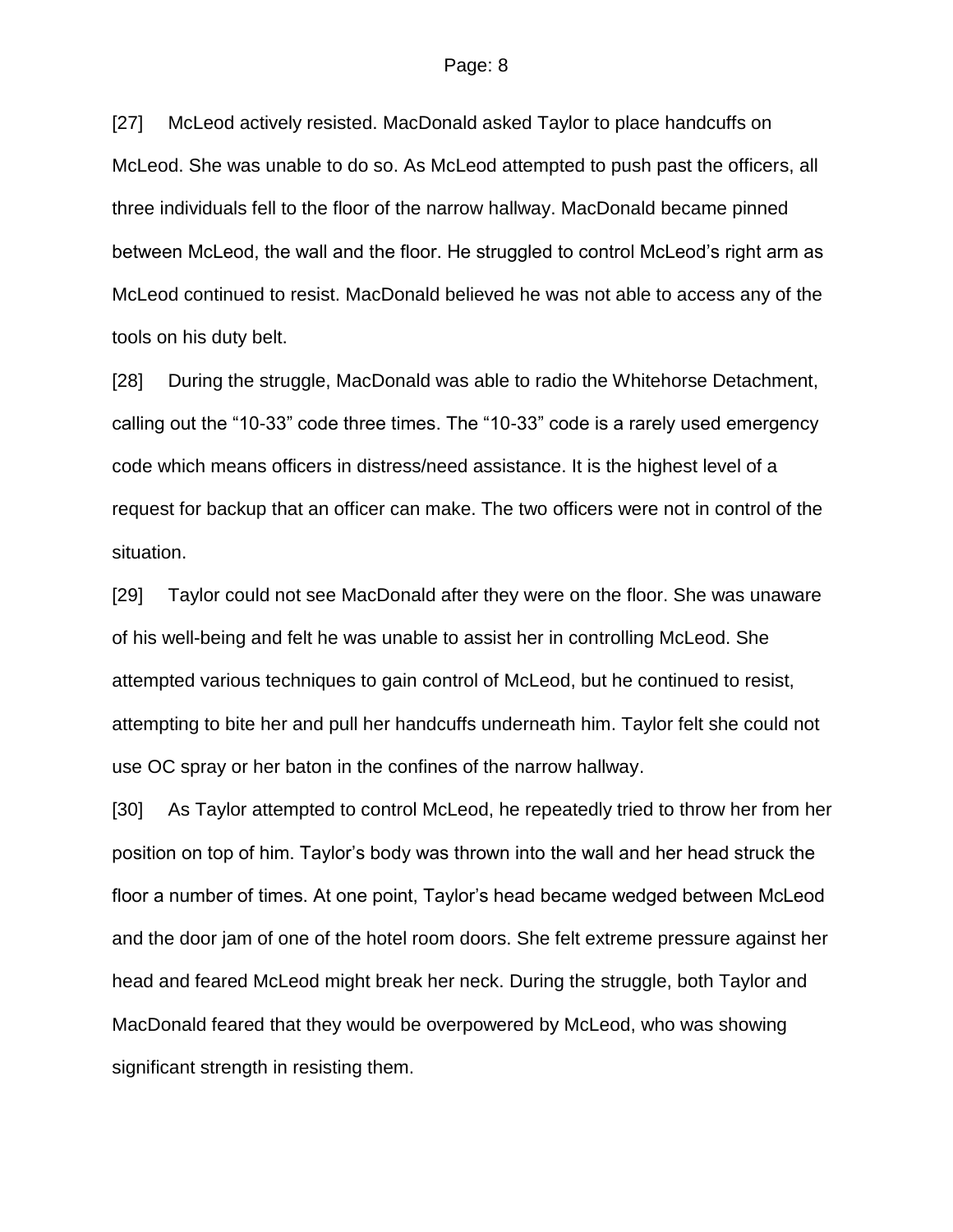[31] Believing it was justified and appropriate in the circumstances, Taylor attempted to apply a vascular neck restraint (applying pressure to his carotid artery) on McLeod. After three attempts, she was still unable to gain control of McLeod.

[32] During the struggle, guests at the Chilkoot Inn opened their doors to see what was occurring in the hallway. Gunnar Clarkson ("Clarkson"), one of the guests, realized that Taylor and MacDonald could not control McLeod and offered to assist them. The officers accepted his help and Clarkson took hold on one of McLeod's arms.

[33] At approximately 7:07 a.m., Corporal Rob MacDougall ("MacDougall"),

Constables Phil Whiles ("Whiles") and Vince Gagnon ("Gagnon") arrived at the Chilkoot Inn in response to the 10-33 call, followed shortly thereafter by Constable Jeff Moran ("Moran"). They went upstairs to the second floor where they saw Taylor, Macdonald and Clarkson struggling with McLeod.

[34] Gagnon, MacDougall and Whiles asked Clarkson to get out of the way, and tried to take control of McLeod. Moran placed his knee on McLeod's head and tried to control McLeod's left arm. McLeod continued to resist. Together, the officers brought McLeod's arms behind his back and placed him in handcuffs.

[35] At 07:08 a.m., MacDonald radioed the OCC and confirmed that the situation was now under control.

#### *Post-Arrest Conduct*

[36] After McLeod was placed in handcuffs, Constables Wallingham ("Wallingham") and Ben Douglas ("Douglas") arrived on the scene. As the situation was then under control, Gagnon returned to RCMP headquarters while Wallingham went outside to secure the police vehicles.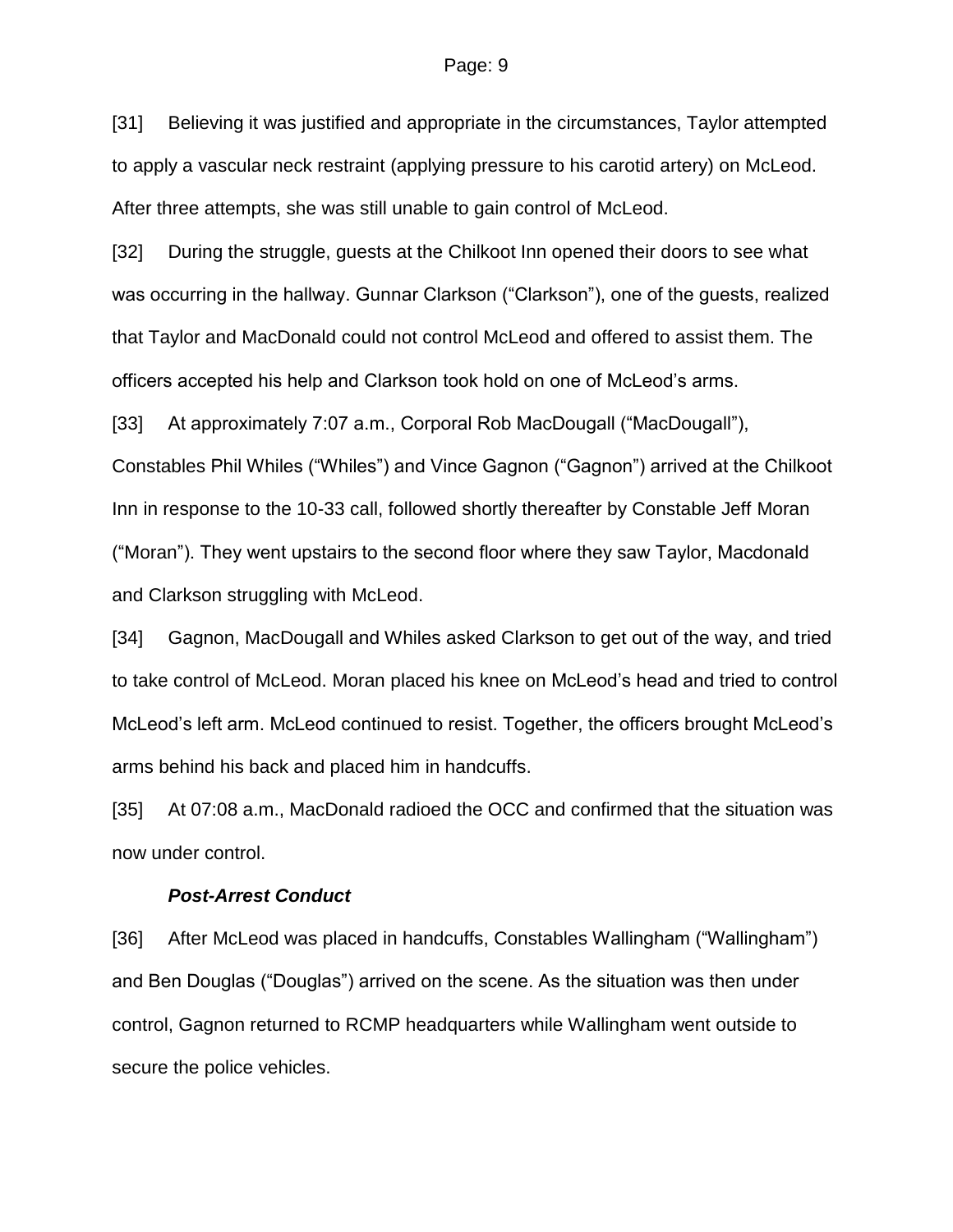[37] Immediately after he was in handcuffs, Whiles, under the direction of MacDougall, conducted a thorough search of McLeod. The search was done to ensure the safety of the officers and anyone else that was going to tend to McLeod, and because Smith had reported seeing McLeod with a syringe. Moran further advised he had a prior experience with McLeod where McLeod had hid a syringe in his shoes. [38] McLeod did not resist during the search. Once the search was completed, he was rolled over. Douglas checked McLeod's pulse and reported McLeod had a pronounced and steady pulse. Douglas and MacDougall both observed that McLeod

was breathing and his chest going up and down.

[39] The officers moved McLeod from the confined hallway to a landing above the second floor stairway. At 7:13 a.m., MacDougall requested Emergency Medical Services ("EMS") to attend the scene. The call was made because he was concerned that McLeod now needed immediate medical attention.

[40] McLeod was placed in the recovery position. Douglas remained near McLeod's head to monitor his condition. While waiting for EMS to arrive, Douglas noted McLeod's skin tone change and he could no longer find a pulse. McLeod's handcuffs were removed. At 07:17, MacDonald contacted the OCC and advised that McLeod was now unresponsive.

[41] The officers moved McLeod to the main lobby of the Chilkoot Inn in order to facilitate medical treatment. At 7:19 a.m., as Douglas and Whiles prepared to perform emergency resuscitation, two EMS attendants arrived at the Chilkoot Inn.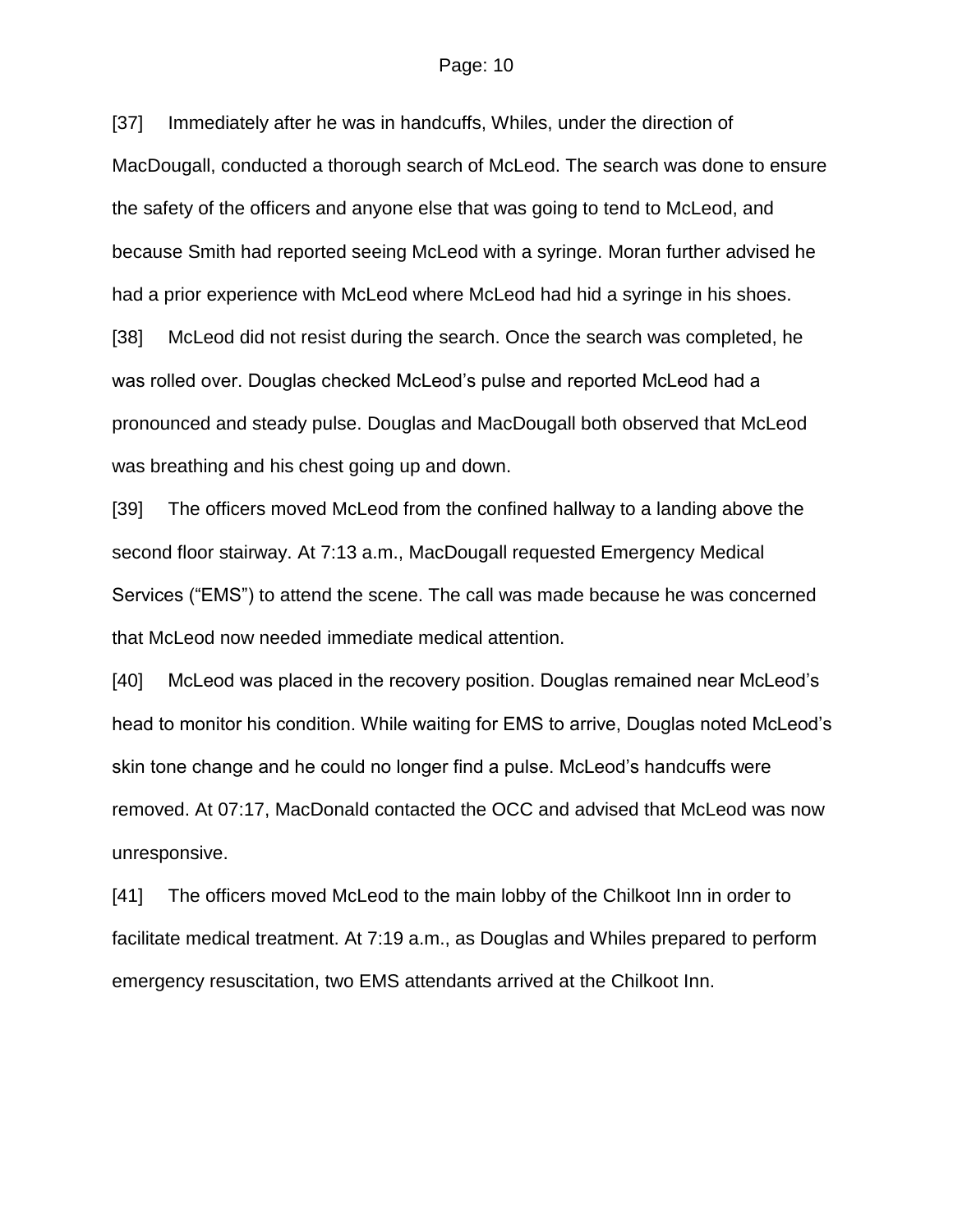[42] The EMS attendants found McLeod had a weak carotid pulse and began artificial respiration. The EMS attendants, with assistance from Douglas, transported McLeod to the hospital via ambulance. During transport, McLeod went into cardiac arrest.

[43] In the emergency room at Whitehorse General Hospital, medical staff made further resuscitation attempts. They continued their efforts until McLeod was pronounced dead at 8:06 a.m.

[44] The Chief Coroner of the Yukon sent McLeod's body to Vancouver for autopsy

and blood analysis. The toxicology report prepared by the Provincial Toxicological

Centre of British Columbia showed elevated and lethal levels of cocaine and its primary

metabolite. The report was consistent with a lethal cocaine overdose.

[45] The autopsy conducted by Dr. Lee concluded that the principal cause of death of McLeod was cocaine intoxication. Dr. Lee's autopsy report provided the following comment:

> The combination of pre-existing heart disease, acute cocaine intoxication, and the stress of being subdued all likely contributed to his death. However, since all of these were as a result of his cocaine intoxication, the underlying cause of death is cocaine intoxication.

[46] The Coroner's Jury classified Mr. McLeod's death as accidental.

[47] As a result of their struggle with McLeod, MacDonald attended at Whitehorse General Hospital on or about August 30, 2008, to seek medical attention for a strained right hand. Taylor received numerous injuries including bruising on her arms, legs, and right side, above her right eye, a sore right shoulder, a sore head, and a cut on her right arm.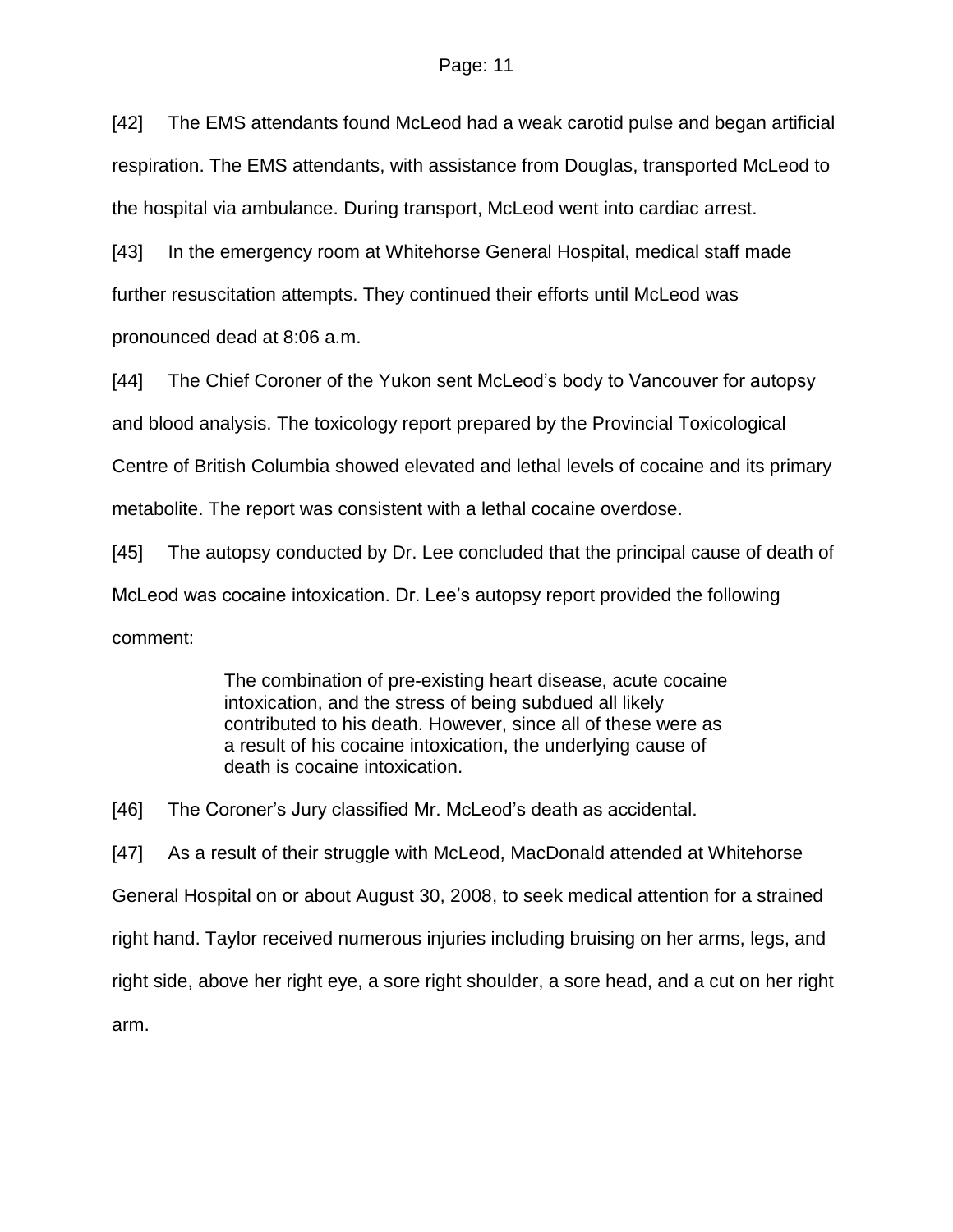## **Evidence of the Plaintiff**

[48] While Ms. Carlick did not file an affidavit in response to this specific application for summary judgment, it is appropriate to consider evidence put forward in the earlier summary judgment application cited above.

[49] At that time, counsel for Ms. Carlick was of the view that Dr. Lee was not provided with the full nature and extent of the neck restraints applied by the RCMP officers. Dr. Lee remained firm that the underlying cause of death was cocaine intoxication.

[50] Former counsel for Ms. Carlick obtained an expert report from Dr. John C. Butt,

dated May 21, 2011. Dr. Butt is a fellow of the Royal College of Pathologists since 1973.

He has taught a 2-day sudden death/forensic pathology program at the Canadian Police

College in Ottawa in 1976 and was the principal resource in forensic pathology until

2003.

[51] Dr. Butt's report is a critique of Dr. Lee's report focussing specifically on his conclusion that the underlying cause of death was cocaine intoxication. The essence of Dr. Butt's 16-page report is his concluding opinion as follows:

In my opinion the cause of death of Grant McLeod was:

- 1. a) Restraint related death with excited delirium (due to)
	- b) Cocaine toxicity.
- [52] Speaking generally, and earlier in his report, Dr. Butt said at p. 9:

The paranoid psychotic manifestations of cocaine use are more commonly seen after long-term exposure and include bizarre and violent behavior, hyperthermia and sudden collapse. It is this alliteration of symptoms lately termed *excited delirium* which has been associated with sudden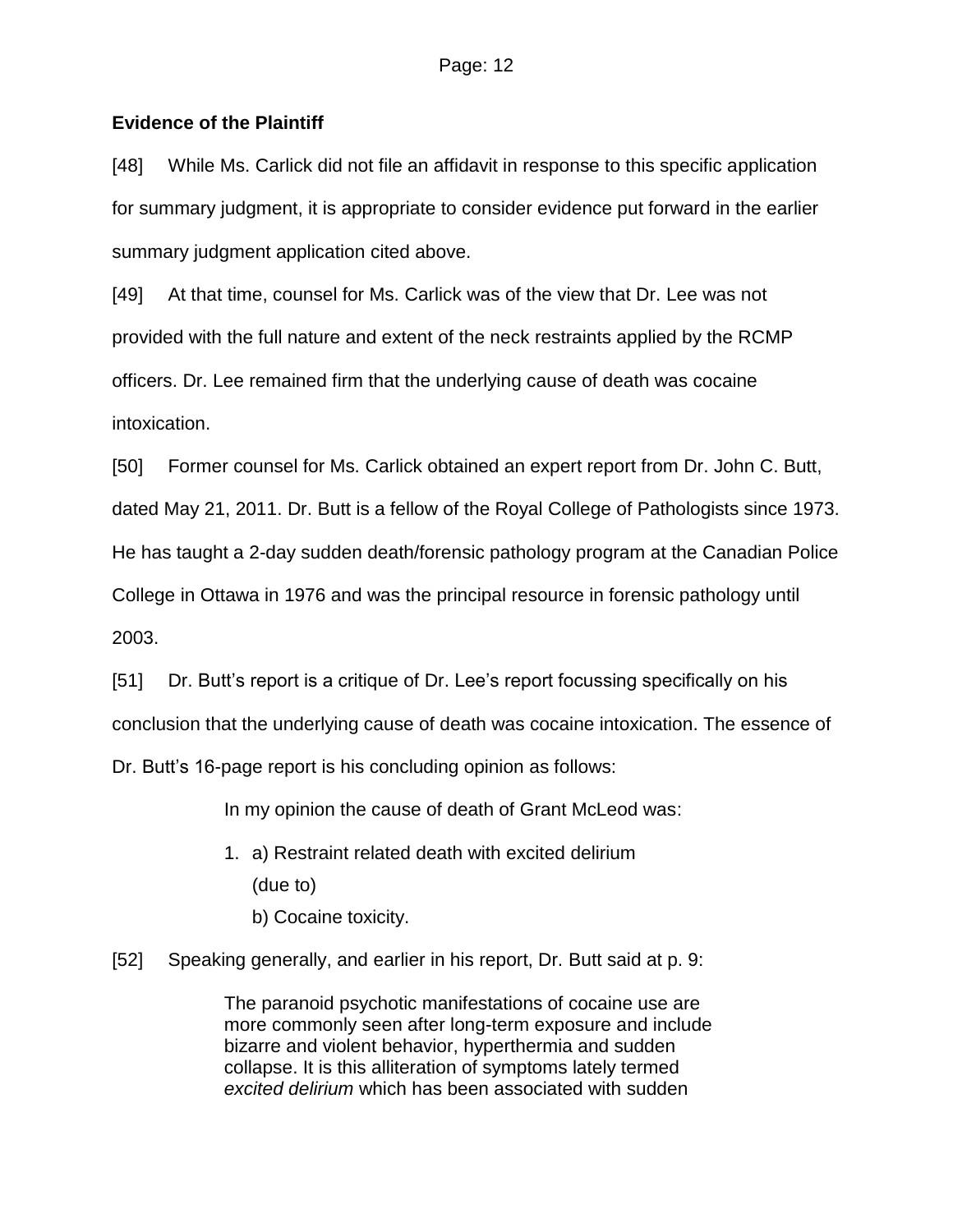death and notably with use of force including restraint related deaths.

[53] Dr. Butt placed a great significance on the neck injuries and a fracture of the right

laryngeal horn consistent with neck compression. In layman's terms, this refers to the

larynx which is the upper part of the trachea or windpipe.

[54] He stated in reference to Dr. Lee's report, at p. 13:

Little emphasis was provided on the neck injuries ('minor') and petechiae in the eyes. My conclusion from these findings is not that Macleod [sic] was fatally strangled but that he was restrained around the neck during a struggle with 2 or 3 persons. An attempt by one of them to apply a carotid sleeper hold resulted in good evidence of features of significant pressure in the wrong places of the neck (i.e., to effect the sleeper response) and reminding us of why – when two or more persons are struggling – this mechanism of restraint has generally been discredited because of the unpredictable outcome. Rather curiously, in the absence of any other options, Dr. Lee, perhaps to 'soften the blow', opines that the laryngeal cartilage injury: "*could be* due to use of a neck hold" and not that it *was due to a neck hold.* (my emphasis)

- [55] Petechiae refer to an indication of bleeding.
- [56] Dr. Butt also opined, at pp. 14 and 15, that:

Within the historical information available about the demise of McLeod are the *important clues* to this particular type of fatality, one commonly fatal in cocaine users and particularly with those who have chronically abused cocaine. Paranoid, excited, bizarre behavior in cocaine abusers especially those that are restrained or struggle, that flee or run around, has let to many sudden deaths. This is universally recognized and for at least 20 years, *excited delirium* has been the subject of numerous recurring medical reports, reviews, chapters in textbooks and has featured widely in the popular daily press and magazines.

…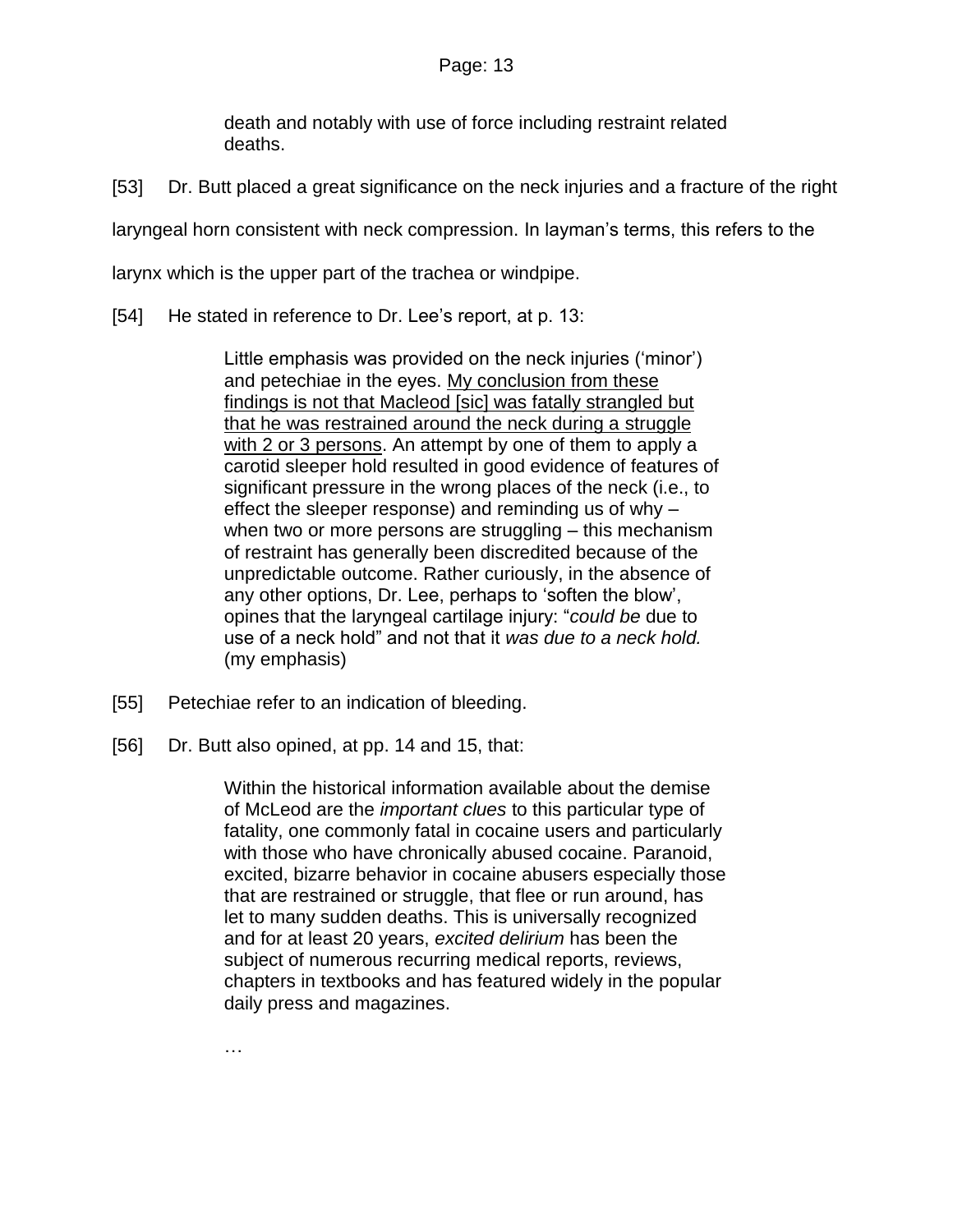*Excited delirium and restraint related death* have become the basis for significant changes in police protocols which now generally invoke concurrent attendance of emergency medical services. The consequences of ignoring or failing to understand the behaviour of excited delirium results in:

- Loss time during a medical emergency;
- Escalation of restraint/use of force and
- Inadequate life-saving through poor or nonexistent protocols. (my emphasis)

## **The Law of Misfeasance**

[57] *Roncarelli v. Duplessis*, [1959] S.C.R. 121, is a Canadian case that found the Premier of Quebec liable for gross abuse of legal power when he revoked the liquor licence of Roncarelli for supporting the Jehovah's Witnesses. It is seminal in the sense that it is recognized as the first case to establish misfeasance in public office as a tort in Canada.

[58] Subsequently, in *Gershman v. Manitoba (Vegetable Producers' Marketing Board)*, [1976] 4 W.W.R. 406 (Man. C.A.), the Manitoba Court of Appeal applied *Roncarelli,* among other grounds, confirming that a citizen has an action for damages resulting from "a flagrant abuse of power aimed at him."

[59] The law has continued to evolve, and more recently, in *Odhavji Estate v. Woodhouse*, 2003 SCC 69 ("*Odhavji*"), the Court formalized the analytical framework for the tort of misfeasance in public office. Odhavji was fatally shot by police officers while running from his vehicle subsequent to a bank robbery. The actions at issue in the appeal were not related to the allegedly wrongful death but rather based on the assertion that the defendant officers intentionally breached their statutory obligation to cooperate with the Special Investigations Unit ("SIU") and that the lack of a thorough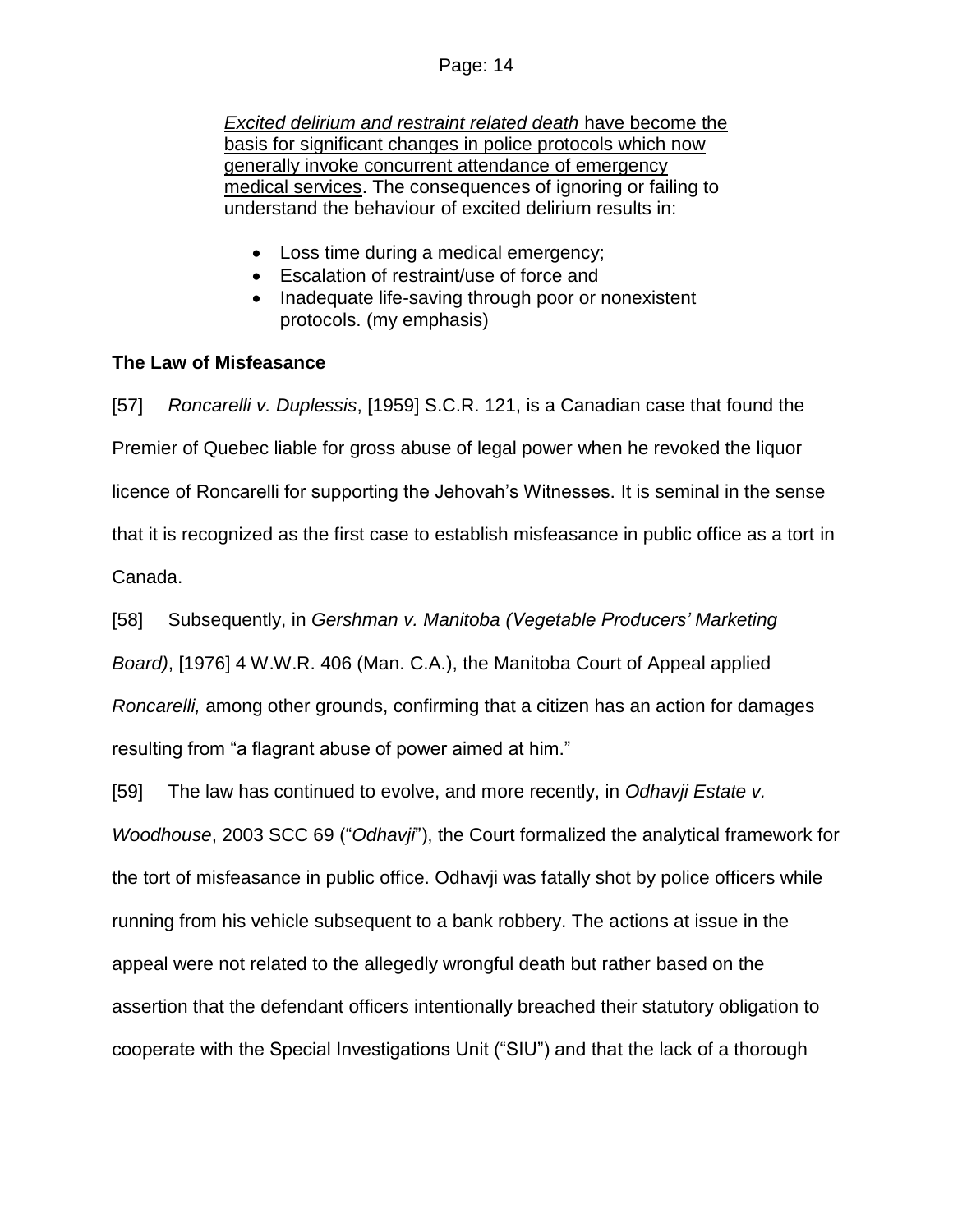investigation caused the plaintiffs to suffer mental illness, anger, depression and anxiety.

[60] Starting at para. 18, Iacobucci J. set out the defining elements of the tort, relying on jurisprudence from other commonwealth jurisdictions. There are two categories of the tort (para. 22). Category A considers conduct by a public officer that is specifically intended to injure a person or class of persons. Category B involves a public officer who acts knowing that he is doing so in an excess of authority and knowing that his actions are likely to injury the plaintiff. It is the latter category that applies to this case, and the two constituent elements of the tort of misfeasance as it applies to Ms. Carlick are:

- 1. the public officer must have engaged in deliberate and unlawful conduct in his or her capacity as a public officer; and
- 2. the public officer must have been aware that his or her conduct was unlawful and that it was likely to harm the plaintiff.

[61] The plaintiff must prove the two ingredients of the tort independently of one another.

[62] In fleshing out the policy behind these two independent elements, Iacobucci J. stated at para. 28:

> … Knowledge of harm is thus an insufficient basis on which to conclude that the defendant has acted in bad faith or dishonestly. A public officer may in good faith make a decision that she or he knows to be adverse to interests of certain members of the public. In order for the conduct to fall within the scope of the tort, the officer must deliberately engage in conduct that he or she knows to be inconsistent with the obligations of the office.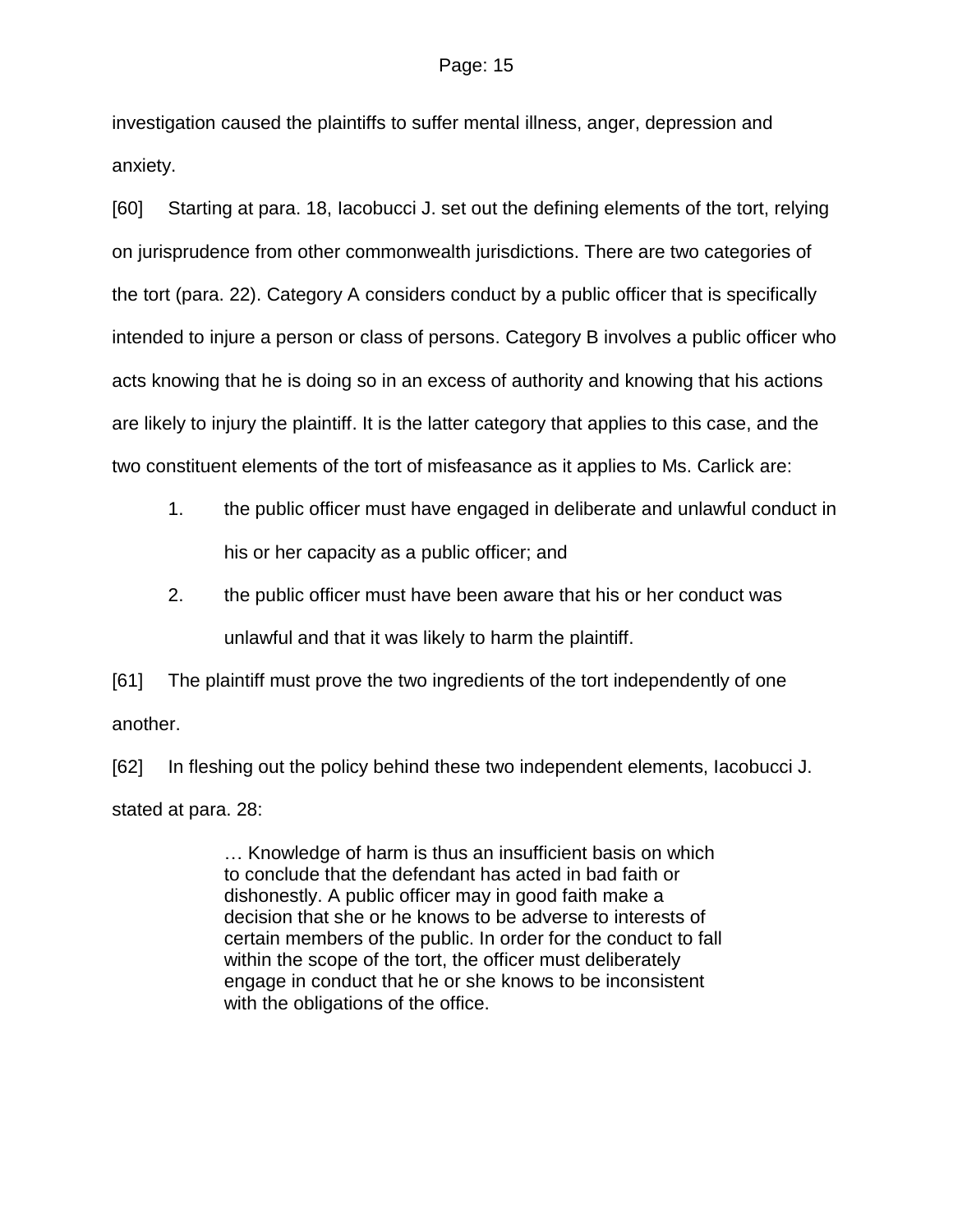[63] Similarly, at para. 29:

… Liability does not attach to each officer who blatantly disregards his or her official duty, but only to a public officer who, in addition, demonstrates a conscious disregard for the interests of those who will be affected by the misconduct in question. This requirement establishes the required nexus between the parties. …

[64] The distinguishing feature between negligence and misfeasance in public office

is that the latter is significantly more blameworthy in that it is a misuse of public power

or conscious maladministration.

## **Summary Judgment Applications**

[65] Rule 18(6) of the *Rules of Court* states:

In an action in which an appearance has been entered, the defendant may, on the ground there is no merit in the whole or part of the claim, apply to the court for judgment on an affidavit setting out the facts verifying the defendant's contention that there is no merit in the whole or part of the claim and stating that the deponent knows of no facts which would substantiate the whole or part of the claim.

[66] On an application under Rule 18, the test to be met is whether there is a *bona* 

*fide* or genuine issue to be tried on the material before the court in the context of the

applicable law. The test is set out in *Skybridge Investments Ltd. v. Metro Motors Ltd.,*

2006 BCCA 500:

10 A judge hearing an application pursuant to Rule 18(6) must: examine the pleaded facts to determine which causes of action they may support; identify the essential elements required to be proved at trial in order to succeed on each cause of action; and determine if sufficient material facts have been pleaded to support each element of a given cause of action.

11 If insufficient material facts have been pleaded to support every element of a cause of action, then beyond a doubt that cause of action is bound to fail and a defendant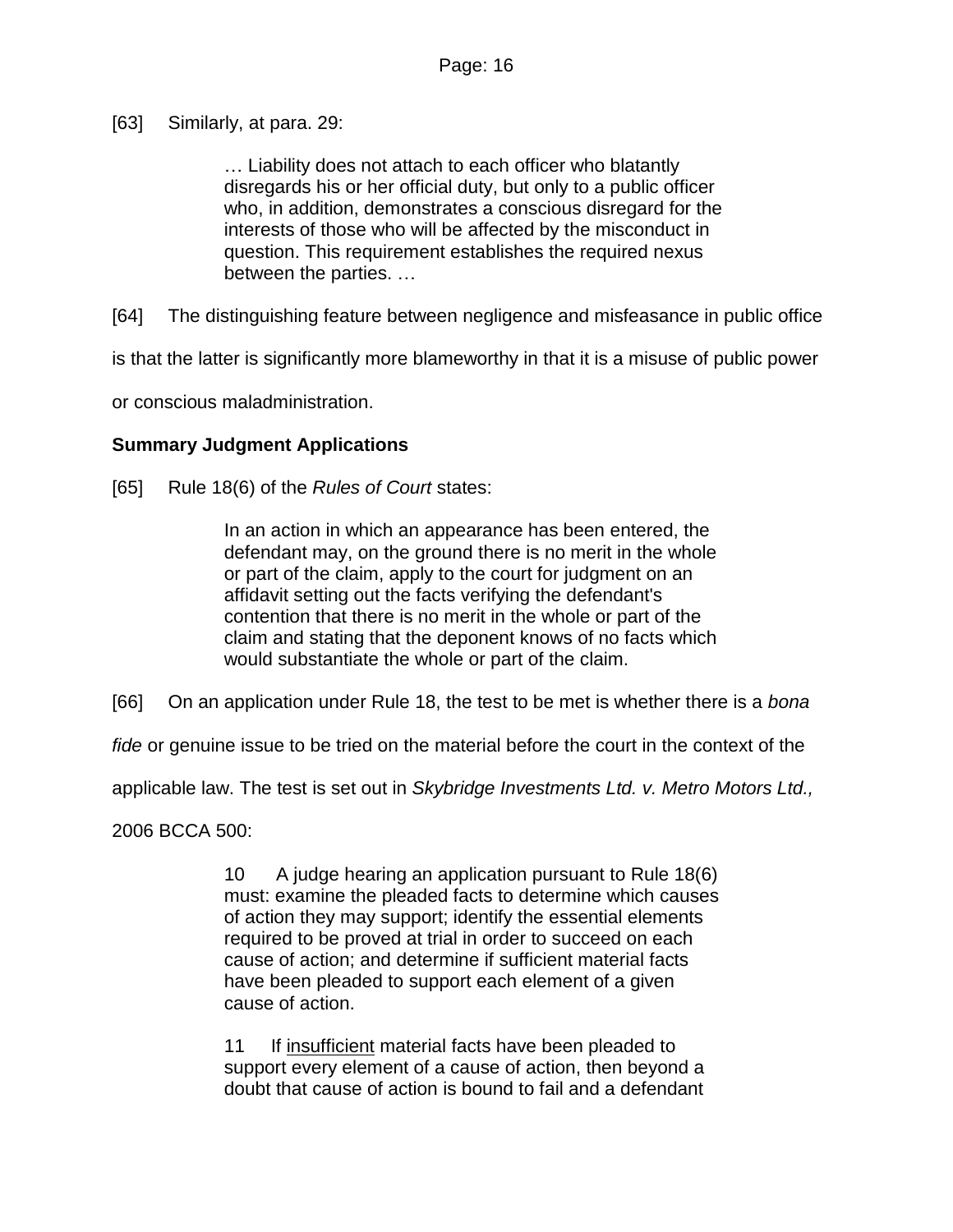bringing an application pursuant to Rule 18(6) will have met the onus to negative the existence of a *bona fide* triable issue.

12 If sufficient material facts have been pleaded to support every element of a cause of action, but one or more of those pleaded material facts are contested, then the judge ruling on a Rule 18(6) application is not to weigh the evidence to determine the issue of fact for the purpose of the application. The judge's function is limited to a determination as to whether a *bona fide* triable issue arises on the material before the court in the context of the applicable law. If a judge ruling on a Rule 18(6) application must assess and weigh the evidence to arrive at a summary judgment, the "plain and obvious" or "beyond a doubt" test has not been met.

13 On appeal, as on the application in chambers, the question addressed in a Rule 18(6) application of whether there is a *bona fide* issue to be tried must be decided assuming that the uncontested material facts as pleaded by the plaintiff are true: *Van Den Akker v. Naudi*, [\[1997\] B.C.J.](http://www.lexisnexis.com/ca/legal/search/runRemoteLink.do?A=0.2291914332777325&bct=A&service=citation&risb=21_T18545006390&langcountry=CA&linkInfo=F%23CA%23BCJ%23ref%251649%25sel1%251997%25year%251997%25)  [No. 1649,](http://www.lexisnexis.com/ca/legal/search/runRemoteLink.do?A=0.2291914332777325&bct=A&service=citation&risb=21_T18545006390&langcountry=CA&linkInfo=F%23CA%23BCJ%23ref%251649%25sel1%251997%25year%251997%25) 1997 CarswellBC 1470 (WeC) (C.A.). (emphasis already added)

[67] In a summary judgment application under Rule 18, the court can only accept uncontested material facts as true. This is unlike an application under Rule 20(26) (as disclosing no reasonable claim), where the court acts on the basis that all the facts alleged in the pleadings are true. In *Canada (Attorney General) v. Lameman*, 2008 SCC 14, at para. 10 ("*Lameman*"), the Court stated that the summary judgment rule serves an important purpose in the civil litigation system in preventing claims or defences that have no chance of success from proceeding to trial. The Court also stated while claims that have no chance of success should be weeded out at any early stage, claims disclosing real issues should proceed to trial.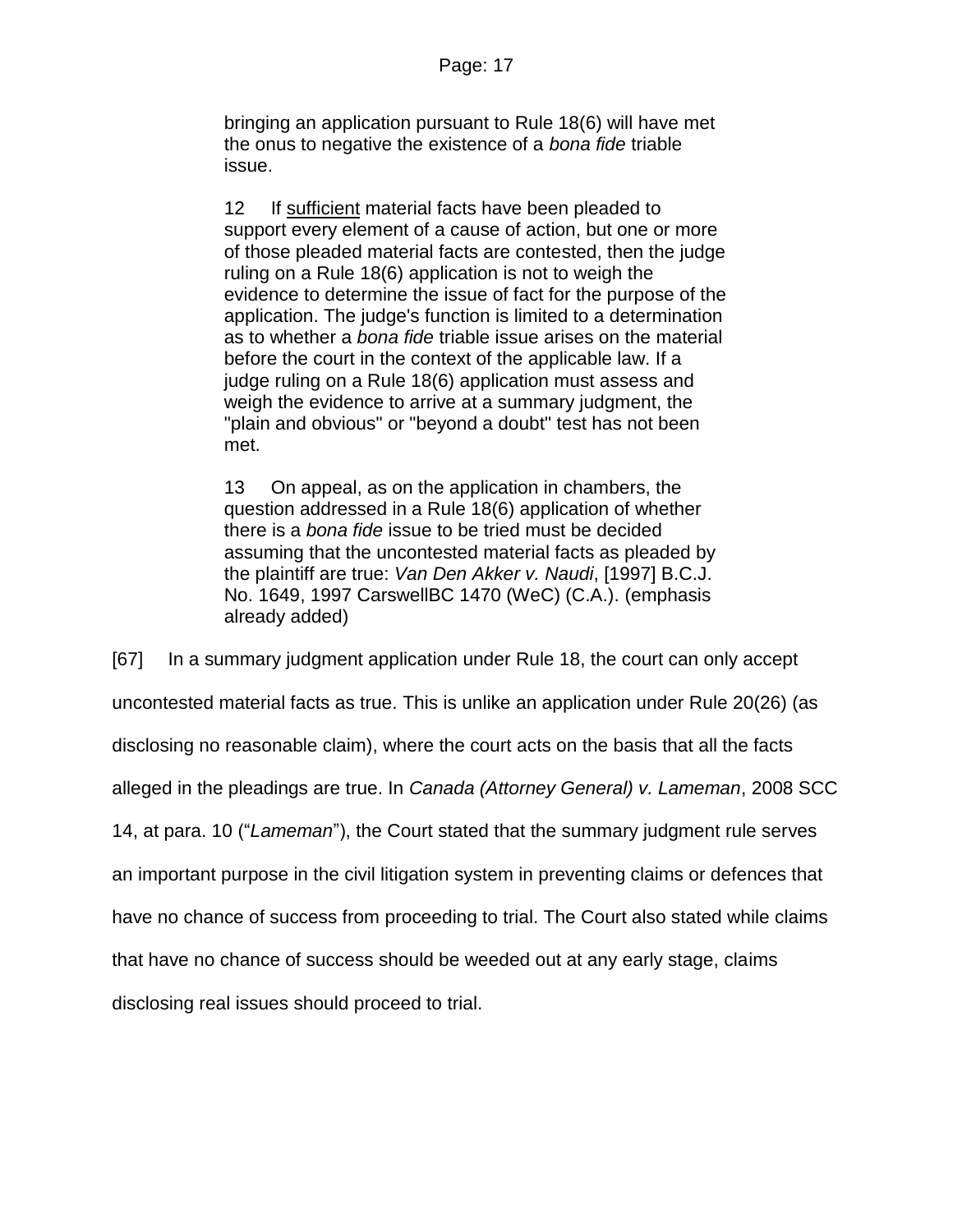[68] The Court went on to say in para. 11 that the bar on motions for summary judgment is high and set out the burden on the defendants as follows, which I repeat omitting the authorities cited:

- 1. The defendant who seeks summary dismissal bears the evidentiary burden of showing that there is "no genuine issue of material fact requiring trial". The defendant must prove this; it cannot rely on mere allegations or the pleadings.
- 2. If the defendant does prove this, the plaintiff must either refute or counter the defendant's evidence, or risk summary dismissal.
- 3. Each side must "put its best foot forward" with respect to the existence or non-existence of material issues to be tried.
- 4. The chambers judge may make inferences of fact based on the undisputed facts before the court, as long as the inferences are strongly supported by the facts.

[69] The Court concluded in *Lameman* that a motion for summary judgment must be

judged on the pleadings and materials actually before the judge, not on suppositions

about what might be pleaded or proved in the future.

# **ISSUES**

- [70] There are two issues to be addressed:
	- 1. Has the plaintiff pleaded sufficient material facts to support every element of the cause of action?
	- 2. If sufficient material facts have been pleaded to support every element of the cause of action, does a *bona fide* triable issue arise on the material before the court?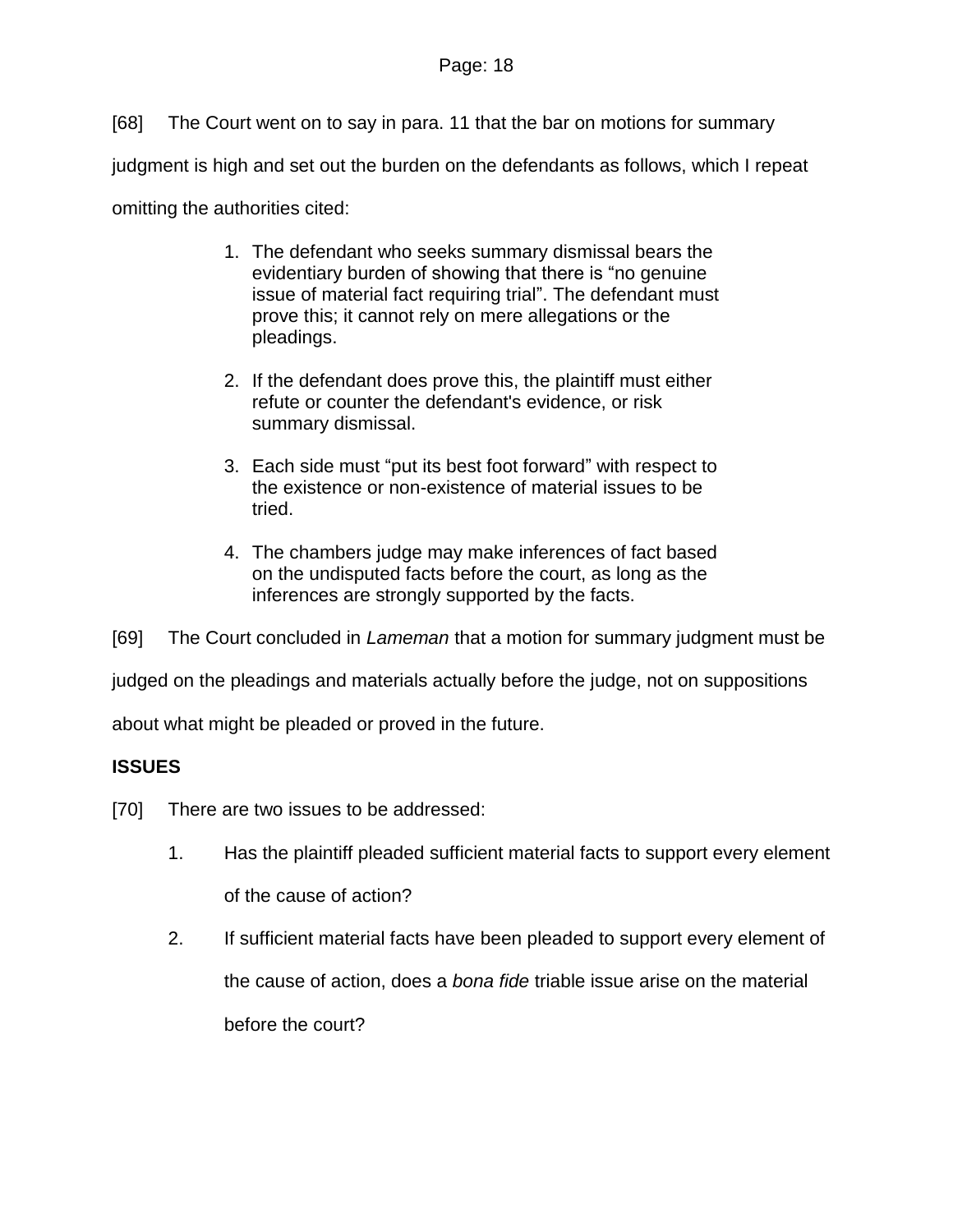# **ANALYSIS**

[71] Counsel for the defendants submits that the RCMP officers not only acted

lawfully in taking Mr. McLeod into custody, but had a duty to do so.

[72] Section 18 of the *Royal Canadian Mounted Police Act*, R.S.C. 1985, c. R-10

states:

It is the duty of members who are peace officers, subject to the orders of the Commissioner,

(a) to perform all duties that are assigned to peace officers in relation to the preservation of the peace, the prevention of crime and of offences against the laws of Canada and the laws in force in any province in which they may be employed, and the apprehension of criminals and offenders and others who may be lawfully taken into custody;

(b) to execute all warrants, and perform all duties and services in relation thereto, that may, under this Act or the laws of Canada or the laws in force in any province, be lawfully executed and performed by peace officers;

…

[73] Section 8 of the *Mental Health Act*, states:

8(1) A peace officer may take a person into custody if at least one of the following conditions applies

(a) The peace officer believes on reasonable grounds that the person as a result of a mental disorder

(i) is threatening or attempting to cause bodily harm to themselves or has recently done so,

(ii) is behaving violently towards another person or has recently done so, or

(iii) is causing another person to fear bodily harm or has recently done so,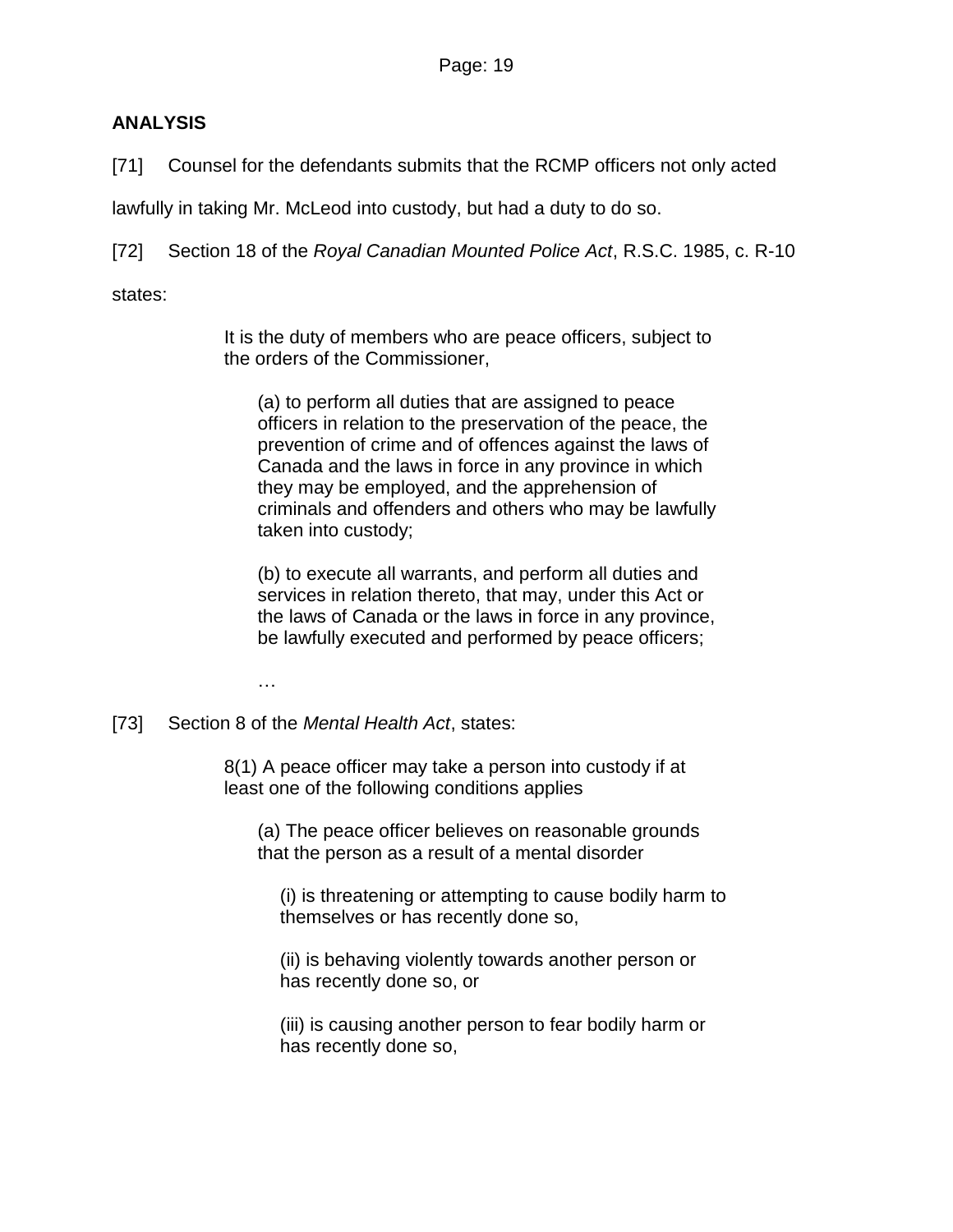and the peace officer further believes on reasonable grounds that the person as a result of the mental disorder is likely to cause serious bodily harm to themselves or to another person; or

(b) The peace officer believes on reasonable grounds that the person as a result of the mental disorder shows or has recently shown a lack of ability to care for themselves and the peace officer further believes on reasonable grounds that the person as a result of the mental disorder is likely to suffer impending serious physical impairment.

(2) A peace officer who has taken someone into custody pursuant to subsection (1), shall immediately take that person to a physician or a health facility and shall

(a) provide the physician or person in charge of the health facility with a written statement setting out the circumstances that led them to take the person into custody; and

(b) remain at the place of examination and retain custody of the person until the examination under section 10 is completed, or the physician or health facility accepts custody of the person.

[74] It is my view that the defendants have met their initial evidentiary burden of

showing that there is no genuine issue of material fact requiring a trial. It now falls on

the plaintiff to respond, and the opinion of Dr. Butt must be considered in this context.

The ultimate burden of proving that there is no triable issue still remains with the

defendants.

# **Issue 1: Has the plaintiff pleaded sufficient material facts to support every**

## **element of the cause of action?**

[75] As stated in *Odhavji*, the RCMP defendants, to fall within the scope of the tort of misfeasance in public office, must first be found to have deliberately engaged in conduct that they know is inconsistent with the obligations of office.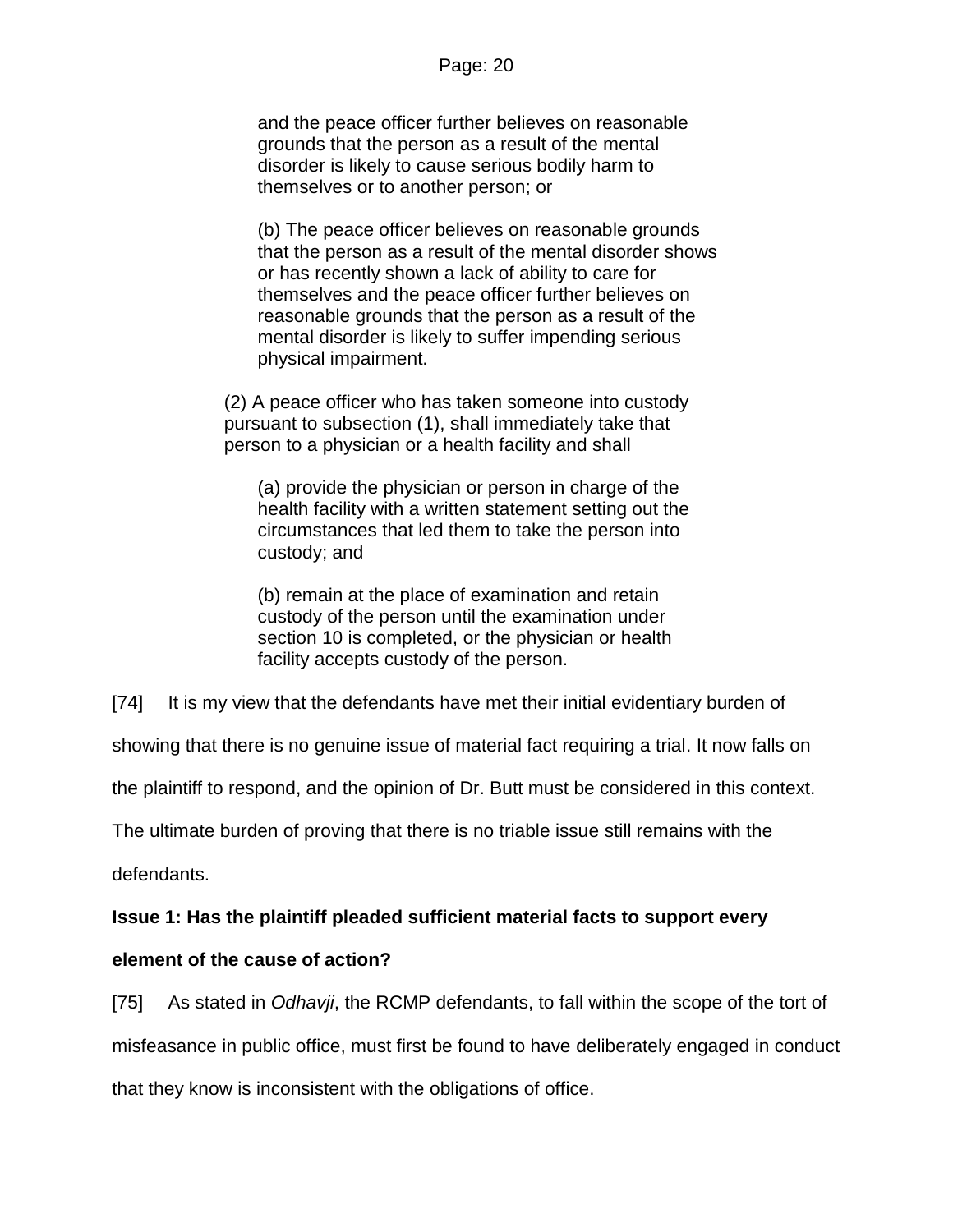[76] The plaintiff has pleaded the material fact that the officers restrained Mr. McLeod with excessive and deadly force, strangled him and failed to provide timely first aid and medical care. The pleading also alleges that they knew their conduct was unlawful.

[77] The second element of misfeasance is establishing the nexus between the parties in that the pleadings must set out the material facts that demonstrate a conscious disregard for those who will be affected by the application of deadly force. The Amended Statement of Claim simply states that Ms. Carlick is the daughter of the deceased coupled with the conclusory allegation that the defendants were aware that their conduct was unlawful and likely to injure the plaintiff.

[78] In my view, there is no pleading of any material fact that would suggest that the RCMP officers were deliberate, knew their conduct was unlawful or that their actions had any nexus with, or knowledge of Mr. McLeod's daughter. The plaintiff has not pleaded any law that would contradict s. 8 of the *Royal Canadian Mounted Police Act* or s. 8 of the *Mental Health Act* which establishes the lawfulness of the RCMP action in arresting Mr. McLeod.

[79] It could certainly be a triable issue under the *Fatal Accidents Act* whether the RCMP officers negligently applied force to Mr. McLeod as they attempted to bring him under control. But assuming misfeasance in public office is not covered by the *Fatal Accidents Act*, the pleadings must plead a material fact that shows the RCMP officers knew that their actions were unlawful. A bare conclusory pleading devoid of a material fact is insufficient.

[80] An allegation of deliberate strangulation would satisfy the requirement of pleading deliberate and unlawful conduct. However, the undisputed fact is that there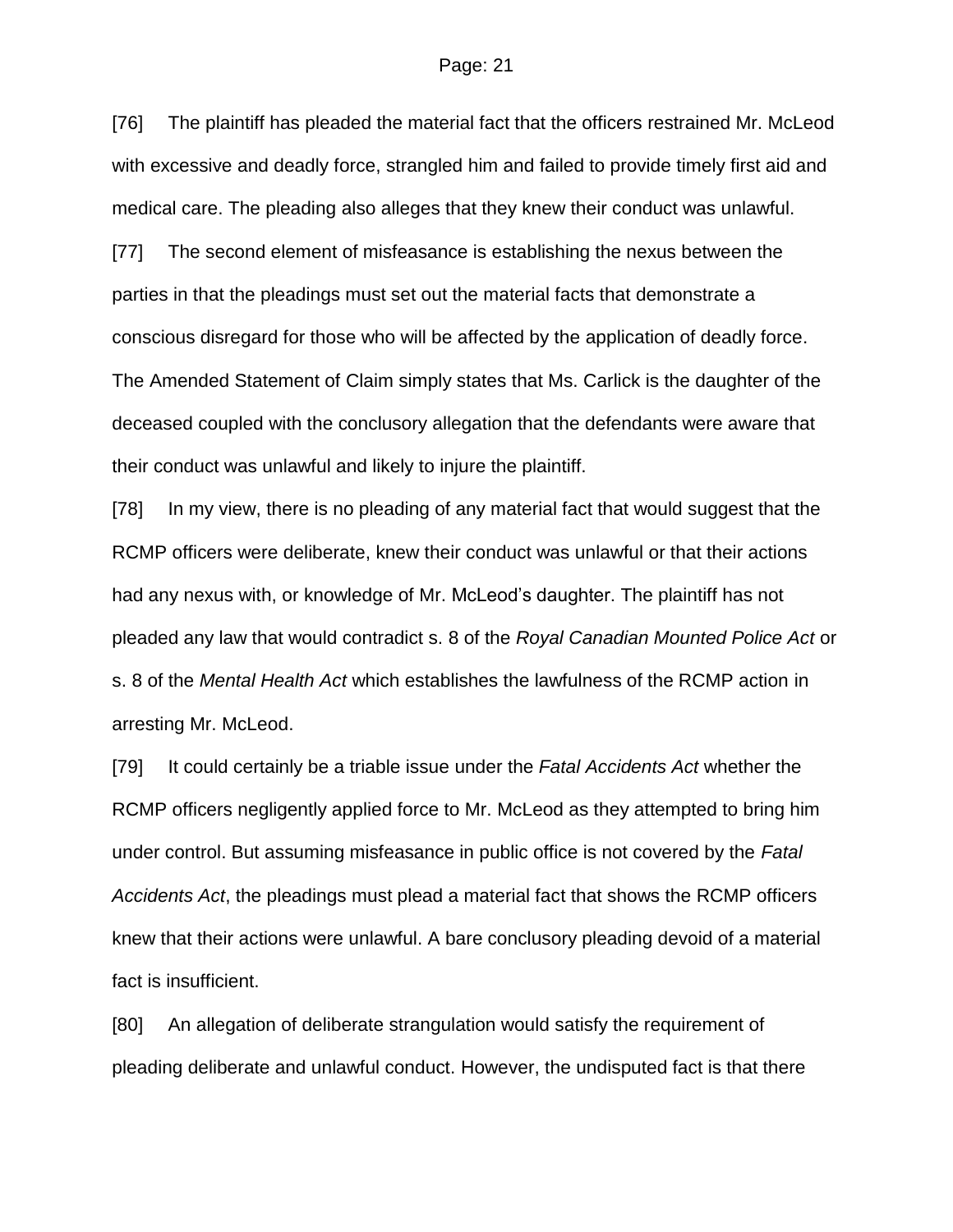was no strangulation of Mr. McLeod. This conclusion was reached by both Dr. Lee and Dr. Butt.

[81] Even if I accept that the defendants knew their actions were likely to harm Mr. McLeod and knew that his daughter was likely to be consequentially harmed as well, as stated by Iacobucci J. in *Odhavji*, the knowledge of harm to a person is not sufficient. There must be knowledge that the conduct leading to the harm is inconsistent with the obligations of the public office held.

[82] I am satisfied that the Amended Statement of Claim should be struck on the basis of no material facts being pleaded to establish the knowledge of unlawfulness of the RCMP actions and that it would likely harm or injure Ms. Carlick.

**Issue 2: If sufficient material facts have been pleaded to support every element of the cause of action, does a** *bona fide* **triable issue arise on the material before the court?**

[83] In the event that I have erred in finding that the plaintiff has not pleaded sufficient material facts to support the knowledge element of a claim of misfeasance in public office, have the defendants met the evidentiary burden of showing that there is "no genuine" issue of material facts requiring trial?

[84] The defendants seek summary judgment on the basis that there is no genuine triable issue. They submit that the uncontested material evidence shows that the police officers were acting within the scope of their statutory and common law authority. They have broken their analysis down into three questions.

a) Did the police have the jurisdiction to arrest Mr. McLeod under the *Mental Health Act*?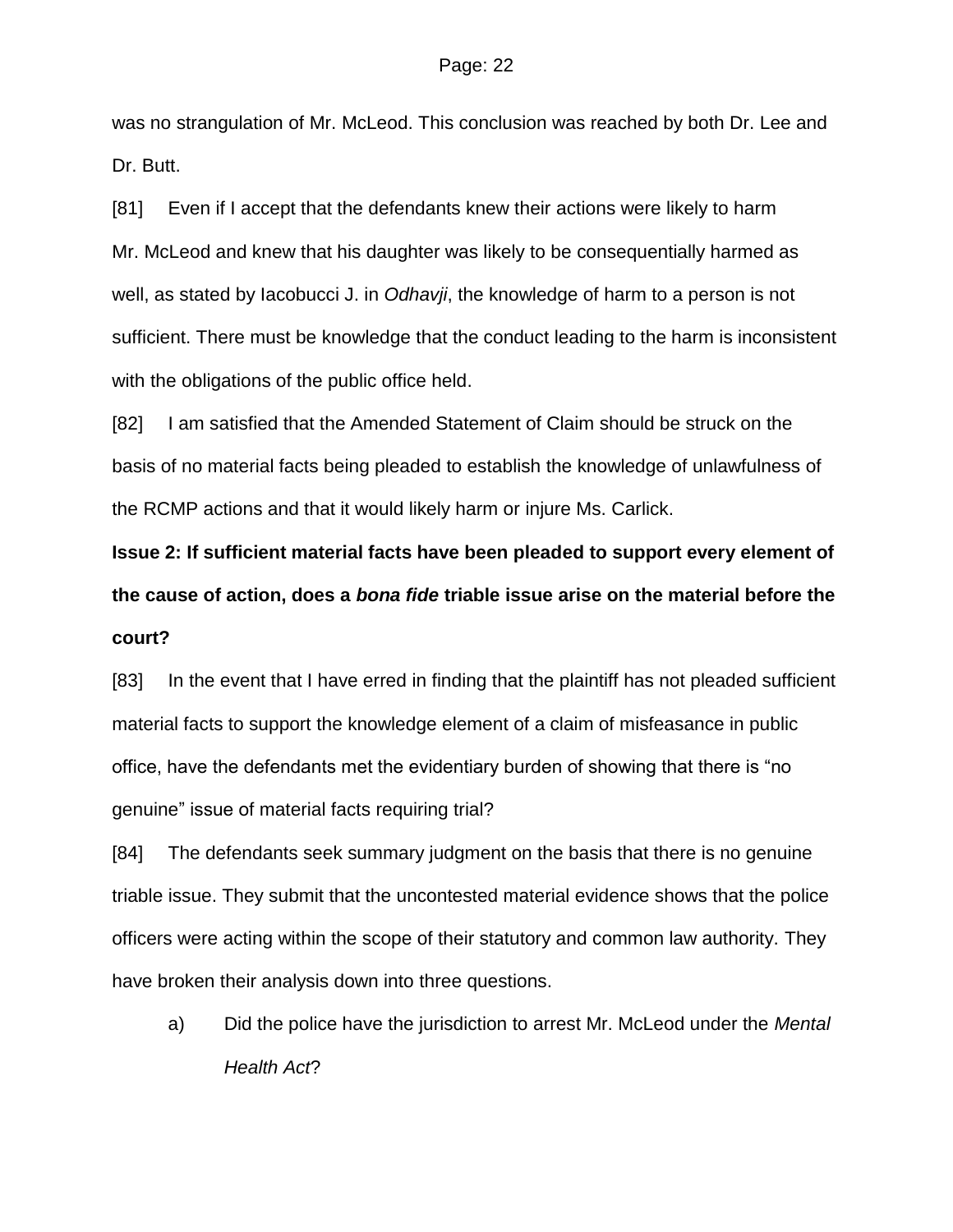[85] In order to exercise their arrest power under the *Mental Health Act,* the defendants must have believed on reasonable grounds that Mr. McLeod had a mental disorder, that he was causing another person to fear bodily harm, and that he was likely to cause serious bodily harm to themselves or another person. The uncontradicted evidence is that the RCMP officers received a request for immediate police assistance from the front desk clerk at the Chilkoot Inn who was afraid of a large man in the lobby, who appeared to have a needle in his hand, staggering around. The desk clerk, hiding behind locked shutters at the front desk, identified the man, who was unknown to the two attending police officers. The officers reported that he was 6'2" or 6'3", dishevelled, rubbing his hair and bobbing his head. He was wearing only one shoe and bleeding from his bare foot. He did not respond to the officers' request to talk and proceeded to the second floor of the Chilkoot Inn. The two police officers radioed for assistance of another police officer.

[86] Mr. McLeod walked to the end of the hallway and opened the emergency exit, put his head out and came back along the hall approaching the two officers. He appeared to look "right through" the officers and uttered words to the effect of "the Father, Son and Holy Ghost" and appeared to be in pain.

[87] In my view, these facts provide reasonable grounds for taking a person into custody under the *Mental Health Act*. I conclude that there is no genuine triable issue on the reasonable grounds to take Mr. McLeod into custody under the *Mental Health Act*.

b) Was the force used reasonable and appropriate in the circumstances? [88] Mr. McLeod actively resisted the officers' attempts to take him into custody. The police officers could not handcuff him and the two officers and Mr. McLeod fell to the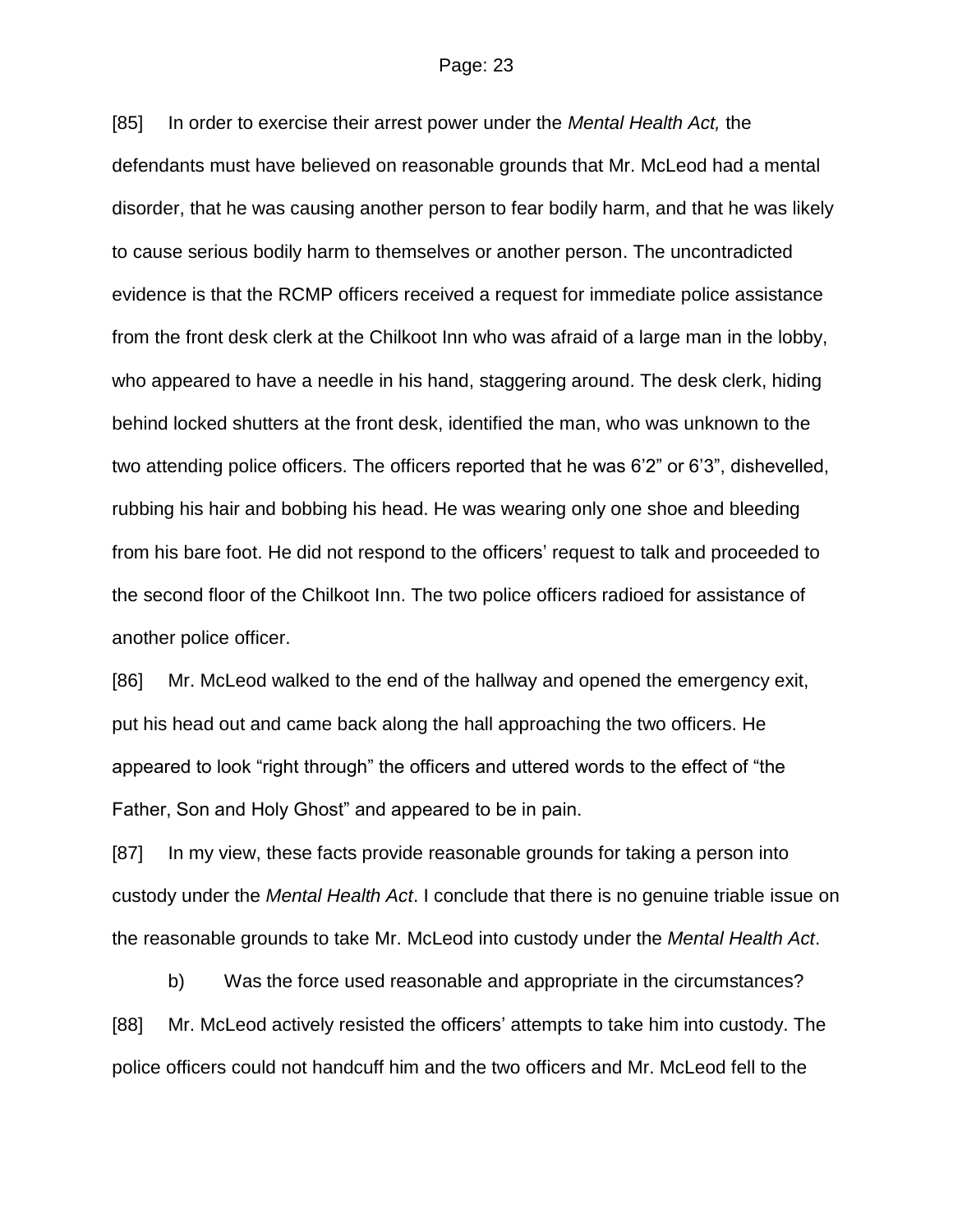floor in the narrow hallway. The officers did not have control of the situation and called out the 10-33 code indicating they were in distress and needed assistance. Neither officer felt capable of using their baton or OC spray to control Mr. McLeod. Taylor was thrown into the wall and her head struck the floor a number of times. Taylor believed she was justified in attempting to apply a vascular neck restraint at this point. She was not successful.

[89] A guest in the hotel opened the door to his room and attempted to help the officers. It was not until three more officers arrived that Mr. McLeod was brought under control. Moran placed his knee on Mr. McLeod's head and the others successfully handcuffed him.

[90] The opinion of Dr. Butt must be considered at this stage. His opinion evidence suggests that:

- 1. The RCMP officers should have known that they were dealing with a person under the influence of cocaine and exhibited excited delirium; and
- 2. That the use of a neck hold or attempting the carotid sleeper hold in a situation of excited delirium is discredited because of its unpredictable outcome.

[91] The opinion of Dr. Butt does not create a genuine triable issue for misfeasance in public office. It does not address the required deliberate unlawful conduct. As stated in *Lameman*, speculation in what might be pleaded or proven is not enough. The expert opinion of Dr. Butt cannot be imputed to be the knowledge of the RCMP officers to raise a negligence or wrongful death claim to the intentional tort of misfeasance in public office.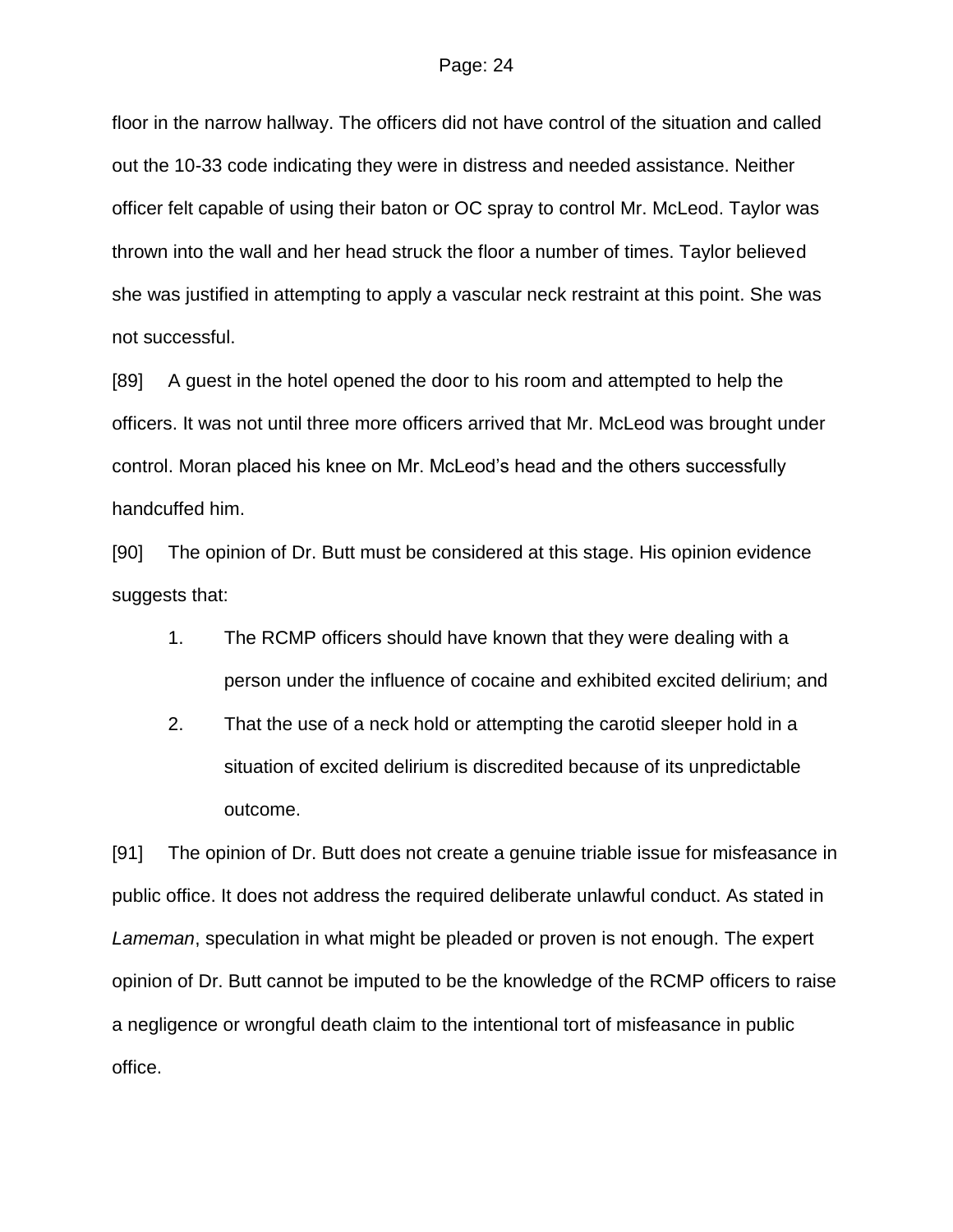[92] The use of force that police officers are permitted to use must be considered to

be appropriate as to proportionately, necessity and reasonableness. See *R. v.* 

*Nasogaluak,* 2010 SCC 6, where the Supreme Court stated at para. 35:

Police actions should not be judged against a standard of perfection. It must be remembered that the police engage in dangerous and demanding work and often have to react quickly to emergencies. Their actions should be judged in light of these exigent circumstances. As Anderson J.A. explained in R. v. Bottrell (1981), 60 C.C.C. (2d) 211 (B.C.C.A.):

In determining whether the amount of force used by the officer was necessary the jury must have regard to the circumstances as they existed at the time the force was used. They should have been directed that the appellant could not be expected to measure the force used with exactitude. [p. 218]

[93] In my view, the RCMP officers began with talking, escalated to taking

Mr. McLeod down when he refused to cooperate and attempted to apply the vascular

neck restraint.

[94] In their evidence, they felt their use of force was justified and objectively, based

as well on the hotel guest assisting them, it appears to have been reasonable and

appropriate.

[95] I add that there is no evidence to suggest that they knew that they did not have

reasonable grounds or that they knew their force was unreasonable or excessive.

c) Did the defendants monitor Mr. McLeod's condition and provide timely emergency medical assistance?

[96] After he was taken into custody, the intention was to take Mr. McLeod to the hospital for medical assistance. He was breathing and had a pulse. The officers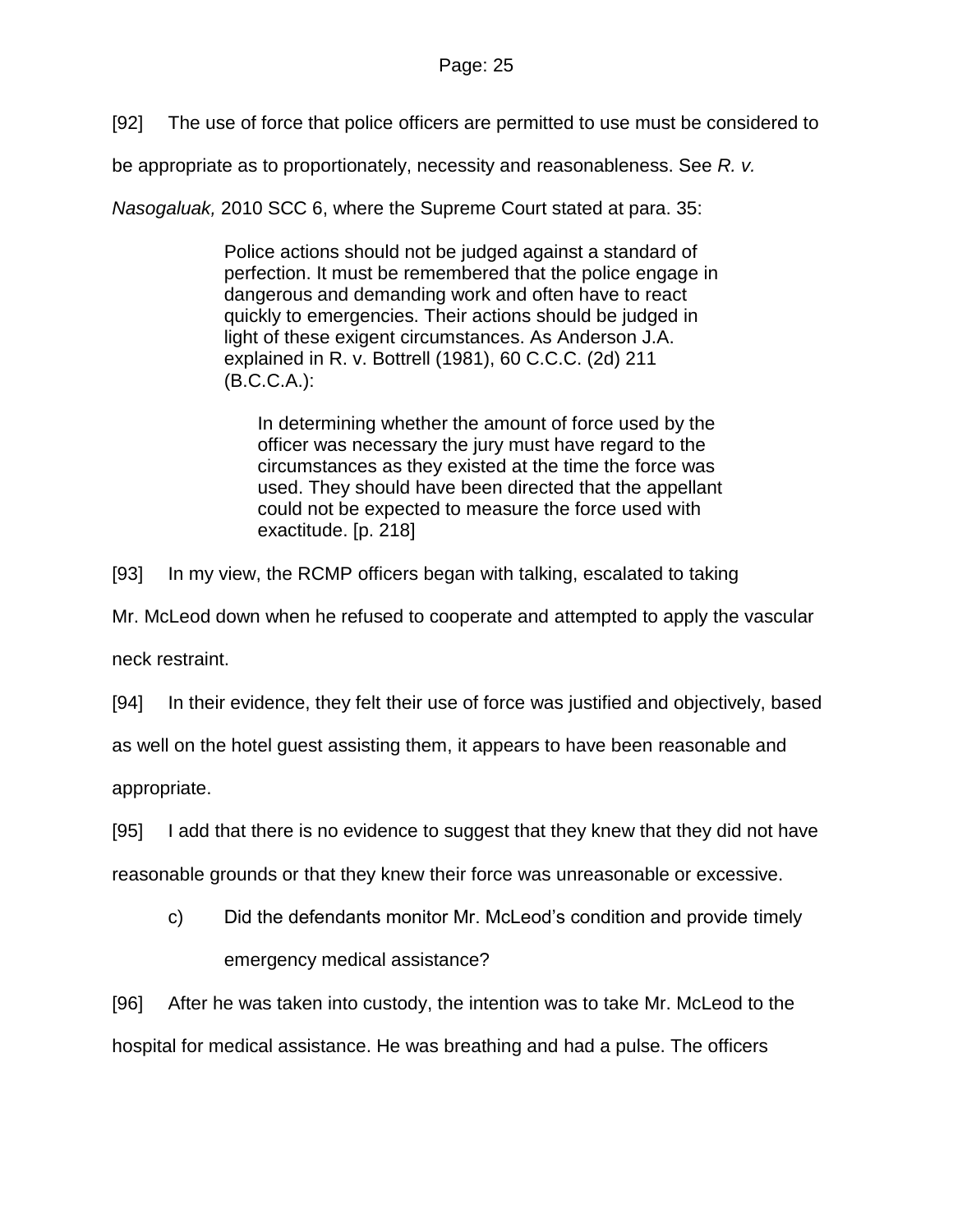searched him. They noticed that he was having trouble breathing, placed him in the recovery position and called the EMS.

[97] The opinion of Dr. Butt must be considered on this issue as he suggests that the RCMP officers should have recognized the "excited delirium" condition of Mr. McLeod and should have called EMS at the same time as additional RCMP manpower. Once again, this is not pleaded and it suggests a standard that exceeds the statutory requirement of s. 8(2) of the *Mental Health Act* which requires medical aid subsequent to taking the person into custody.

[98] I conclude that the intention and deliberateness required for misfeasance on the provision of emergency medical assistance is not a *bona fide* triable issue on the evidence.

d) Is there any evidence or fact that indicates the defendants knowingly acted beyond their reasonable grounds, reasonable and appropriate use of force or that they intended to harm Mr. McLeod?

[99] As indicated in *Lameman*, the plaintiff must put some evidence or facts before the court to refute or challenge the facts raised by the defendants. Neither the plaintiff nor her former counsel provided any factual basis that the defendants knowingly acted unlawfully or knowingly intended to harm Elycia Carlick.

#### **CONCLUSION**

[100] I conclude that there is no evidence from the plaintiff to raise a *bona fide* triable issue that the RCMP officers knew they were acting unlawfully and that such conduct would harm Mr. McLeod or Ms. Carlick. The evidence could support a claim in